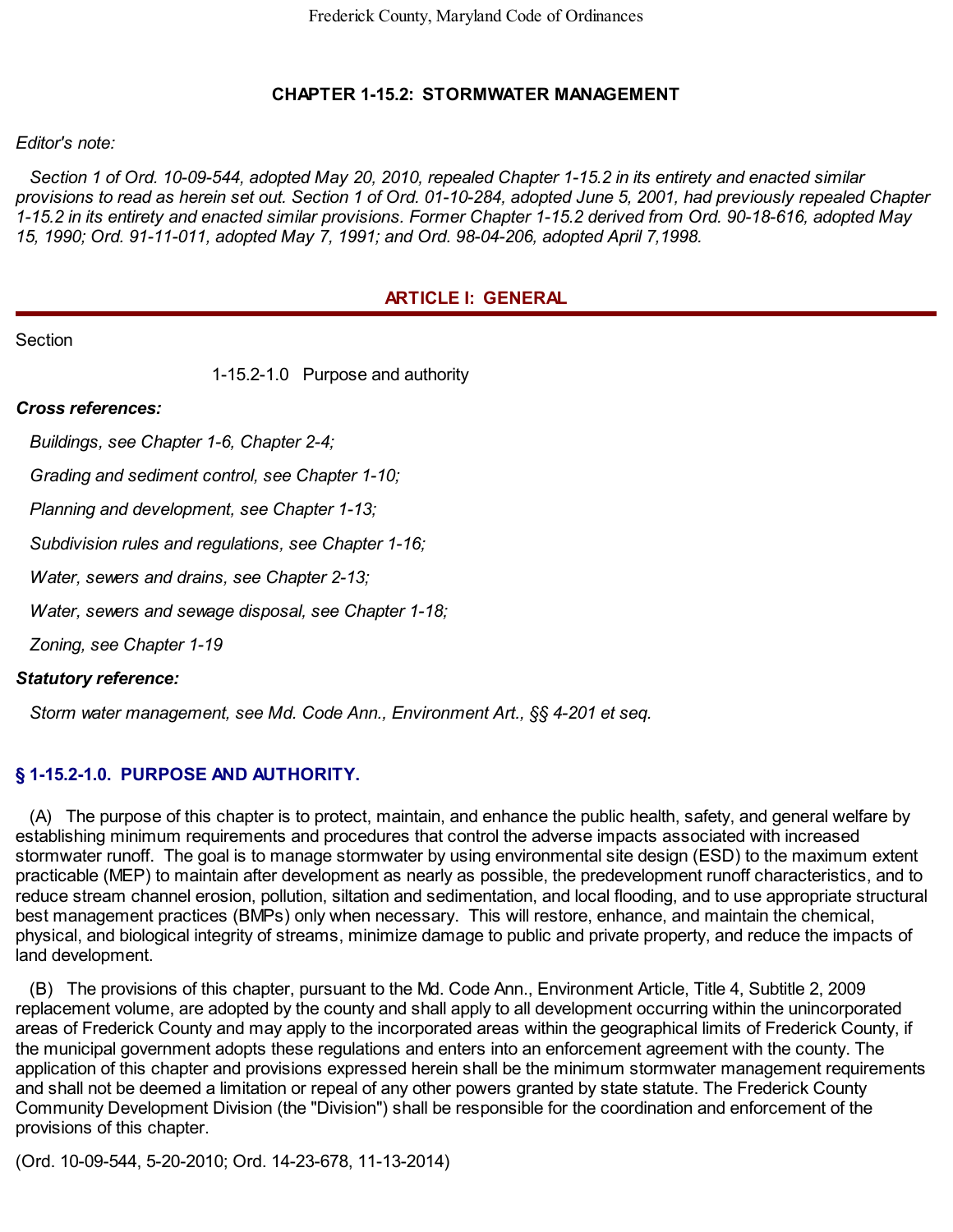Section

1-15.2-2.0 Definitions

## **§ 1-15.2-2.0. DEFINITIONS.**

The following definitions are provided for the terms used in this chapter:

*100-YEAR FLOODPLAIN.* That area defined by an elevation established from the Federal Emergency Management Agency (FEMA) maps or a state- approved hydrologic and hydraulic study that would be inundated by water runoff from a storm equivalent to the heaviest rainfall in a 100-year period.

*ADMINISTRATION.* The Maryland Department of the Environment (MDE) Water Management Administration (WMA).

*ADVERSE IMPACT.* Any deleterious effect on waters or wetlands, including their quality, quantity, surface area, species composition, aesthetics or usefulness for human or natural uses which are or may potentially be harmful or injurious to human health, welfare, safety or property, to biological productivity, diversity, or stability or which unreasonably interfere with the enjoyment of life or property, including outdoor recreation.

*AGRICULTURAL LAND MANAGEMENT PRACTICES.* Those methods and procedures used in the cultivation of land in order to further crop and livestock production and conservation of related soil and water resources.

*APPLICANT.* Any person, firm, or governmental agency that is authorized to and executes the necessary forms to procure approval of a development or a permit to carry out construction of a development.

*APPROVING AGENCY.* The entity responsible for the review and approval of plans submitted for stormwater management.

*BEST MANAGEMENT PRACTICE (BMP).* A structural device or nonstructural practice designed to temporarily store or treat stormwater runoff in order to mitigate flooding, reduce pollution directly or indirectly to stormwater, receiving waters, and stormwater conveyance systems, and provide other amenities.

*CHANNEL PROTECTION STORAGE VOLUME (CPV).* The volume used to design structural management practices to control stream channel erosion. Methods for calculating the channel protection storage volume are specified in the 2000 Maryland Stormwater Design Manual.

*CONCEPT PLAN* or *SWM CONCEPT PLAN.* A plan that is typically the first of three required stormwater-related plan approvals and includes the information necessary to allow an initial evaluation of a proposed development.

*COUNTY.* Frederick County, Maryland.

*COUNTY COUNCIL.* County Council of Frederick County, Maryland.

*COUNTY EXECUTIVE.* County Executive of Frederick County, Maryland.

*COUNTY GOVERNING BODY.* County Council and County Executive of Frederick County, Maryland.

*DESIGN MANUAL.* The 2000 Maryland Stormwater Design Manual, and all subsequent revisions, that serves as the official guide for stormwater management principles, methods, and practices.

*DEVELOP LAND* or *DEVELOPMENT.* To change the runoff characteristics of a parcel of land in conjunction with residential, commercial, industrial, institutional or other construction or alteration, and includes redevelopment, infill, paving of existing gravel and new impervious areas.

*DEVELOPER.* A person, firm, or governmental agency undertaking or proposing the construction of a structure, a development consisting of interrelated structures or other construction, and who has primary financial responsibility for the proposal.

**DIRECTOR.** The Director of the Community Development Division or his or her designee.

*DISTURB* or *DISTURBANCE.* For the purposes of this chapter, to develop land. See the definition of "develop land" above.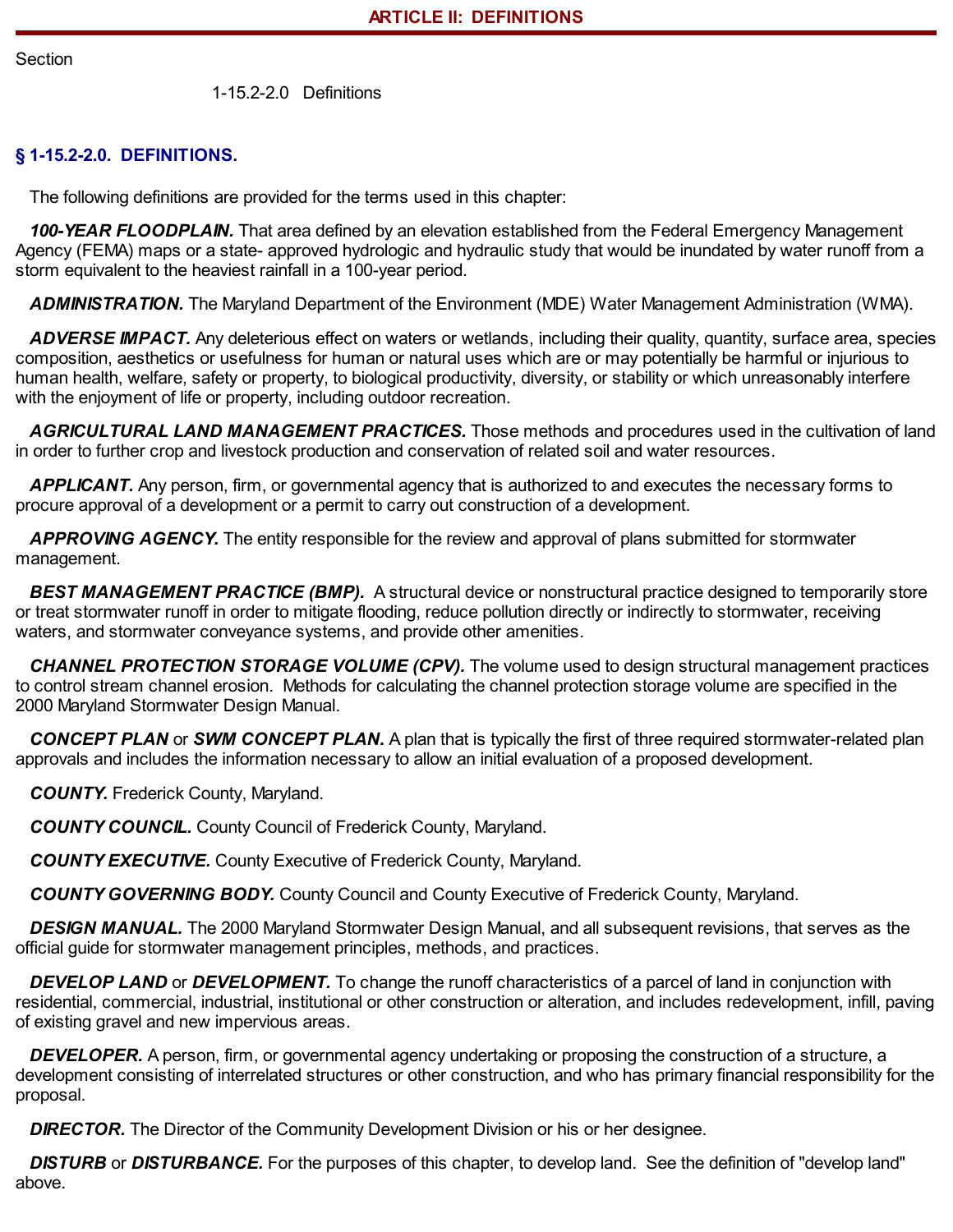**DIVISION.** The Frederick County Community Development Division.

*DRAINAGE AREA.* That area contributing runoff to a single point measured in a horizontal plane, which is enclosed by a ridge line.

*EASEMENT.* A written grant or reservation by the owner of land for the use of such land by others for a specific purpose or purposes which is recorded in the land records. The benefits and burdens of an easement transfer with the land to subsequent owners.

*ENGINEER.* Any professional engineer duly registered by the State of Maryland to practice professional engineering under the requirements of Business Occupations and Professions, Md. Ann. Code, Title 14.

*ENVIRONMENTAL SITE DESIGN (ESD).* Using small-scale stormwater management practices, nonstructural techniques, and better site planning to mimic natural hydrologic runoff characteristics and minimize the impact of land development on water resources. Methods for designing ESD practices are specified in the Design Manual.

*EROSION.* The process by which the ground surface is worn away by the action of wind and/or water.

*EXEMPTION.* Those land development activities that are not subject to the stormwater management requirements contained in this chapter.

*EXTENDED DETENTION.* A stormwater design feature that provides gradual release of a volume of water in order to increase settling of pollutants and protect downstream channels from frequent storm events. Methods for designing extended detention BMPs are specified in the Design Manual.

*EXTREME FLOOD VOLUME* **(Qf )***.* The storage volume required to control those infrequent but large storm events in which overbank flows reach or exceed the boundaries of the 100-year floodplain.

*FINAL SUBDIVISION PLAT.* A final plat submitted in accordance with Chapter 1-16 of the Frederick County Code.

*FINAL SWM PLAN.* The last of three required plan approvals that includes drawings and other documents submitted by a registered professional pertaining to construction of stormwater management systems and facilities. The final SWM plan contains all of the information and specifications necessary to allow all SWM approvals and permits to be issued by the approving agency.

*GRADING.* Any act by which soil is cleared, stripped, stockpiled, excavated, scarified, filled, or any combination thereof.

*GRADING PERMIT.* Any permit validly issued by the Division for Erosion and Sediment Control, Stormwater Management or Public Improvements.

*ILLICIT CONNECTION.* Has the following meanings:

(1) A drain or conveyance, either on the surface or subsurface, and whether located on public or private property, which allows a discharge that is prohibited under § 1-15.2-12.1 of this article, to enter or to be capable of imminent discharge to a municipal separate storm sewer system, regardless of whether the drain or conveyance had been previously allowed by the county; or

(2) A drain or conveyance, whether located on public or private property, which is connected to a municipal separate storm sewer system and which has not been documented in a plan, map, or equivalent record and approved by the county.

*ILLICIT DISCHARGE.* Any discharge to an MS4 that is not composed entirely of stormwater, except discharges pursuant to an NPDES permit (other than the NPDES permit for discharges from the municipal separate storm sewer system) and discharges resulting from firefighting activities. Discharges identified in § 1-15.2-12.1(B)(1) are generally not illicit discharges unless the Manager (defined below) determines that these discharges are not properly managed.

*IMPERVIOUS AREA.* Any surface that does not allow stormwater to infiltrate into the ground at a rate at least the same as "woods in good condition" (as defined in the Design Manual).

*IMPROVEMENT PLANS.* A plan which contains all of the information, computations and specifications necessary to construct roads, storm drain, water lines, sanitary sewer and all other appurtenances.

*INFILL DEVELOPMENT.* Development of a parcel of land, less than 1 acre in size, which is completely surrounded by property which was developed more than 5 years ago.

**INFILTRATION.** The passage or movement of water into the soil surface.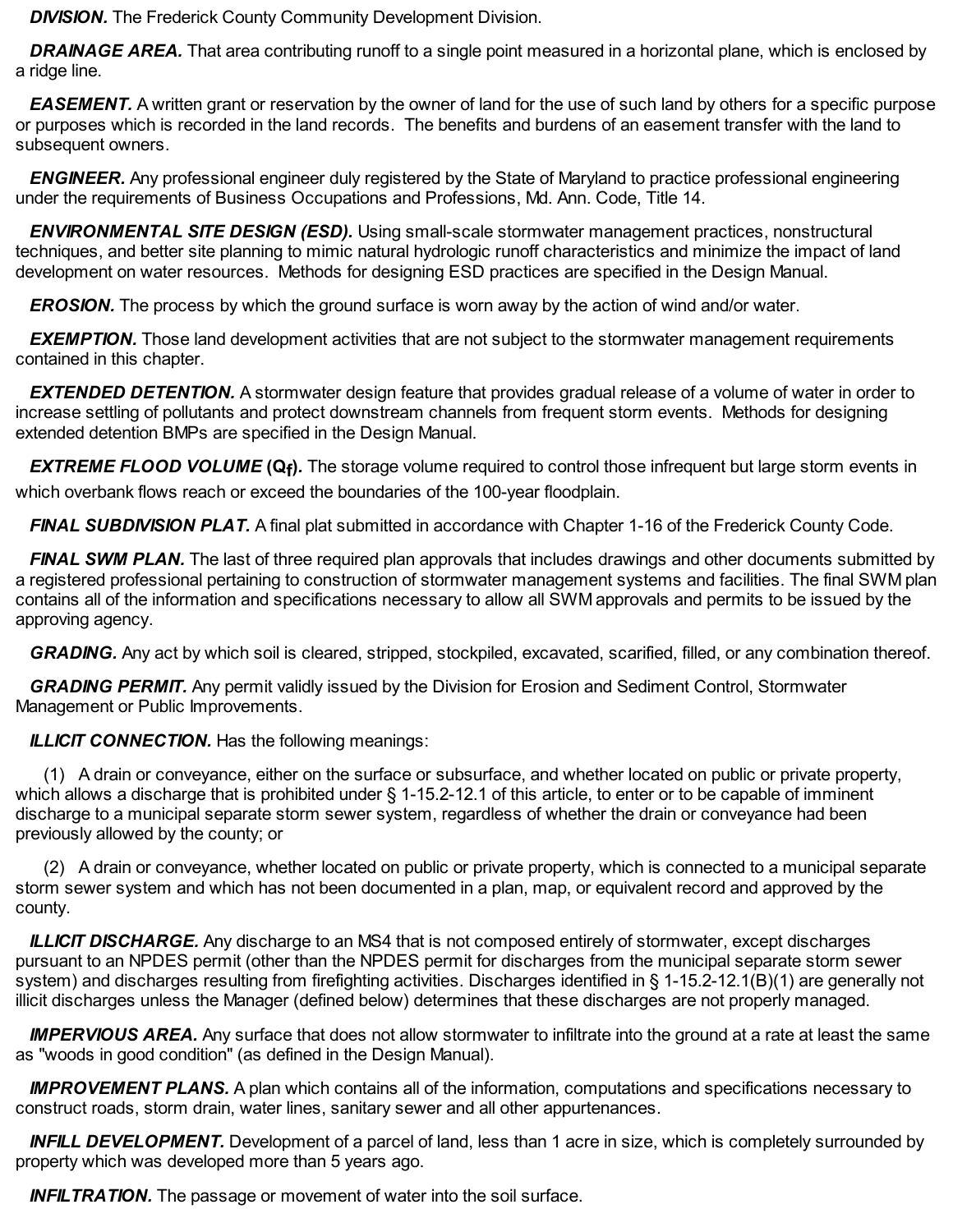*LAND RECORDS.* The land records of Frederick County, Maryland.

*LAND SURVEYOR.* A professional land surveyor duly registered by the State of Maryland to practice land surveying in accordance with the provisions of Md. Code Ann., Business Occupations and Professions, Title 15.

*LANDSCAPE ARCHITECT.* A person, partnership, or corporation that is licensed in accordance with the provisions of Md. Code Ann., Business Occupations and Professions, Title 9.

*MANAGER.* The Manager of Frederick County Office of Sustainability and Environmental Resources or their authorized designee.

*MAXIMUM EXTENT PRACTICABLE (MEP).* Designing stormwater management systems so that all reasonable opportunities for using ESD planning techniques and treatment practices are exhausted and only where absolutely necessary, a structural BMP is implemented.

*MUNICIPAL SEPARATE STORM SEWER SYSTEM (MS4).* A conveyance or system of conveyances (including roads with drainage systems, municipal streets, catch basins, curbs, gutters, ditches, man-made channels, or storm drains) owned or operated by, among other public entities, a county that has jurisdiction over sewage, industrial wastes, stormwater, or other wastes, that discharge to surface waters and that are designed or used for collecting or conveying stormwater. See 40 CFR 122.26(b)(8). Combined sewers and systems associated with a Publicly Owned Treatment Works (POTW), as defined at 40 CFR 122.2, are not included as a part of the municipal separate storm sewer system.

*MXD PHASE II PLAN.* A plan submitted in accordance with § 1-19-10.500(H)(2) of the Frederick County Zoning Ordinance (prior to November 20, 2010).

*NATIONAL POLLUTANT DISCHARGE ELIMINATION SYSTEM (NPDES) STORMWATER DISCHARGE PERMIT.* A permit issued by the Environmental Protection Agency or by a state acting under authority delegated pursuant to 33 U.S.C. § 1342(b) that authorizes the discharge of pollutants to waters of the United States from a point source, whether the permit is applicable to an individual or group.

*OFF-SITE STORMWATER MANAGEMENT.* The design and construction of a facility necessary to control stormwater from more than one development.

*ON-SITE STORMWATER MANAGEMENT.* The design and construction of systems necessary to control stormwater within an immediate development.

*OVERBANK FLOOD PROTECTION VOLUME (QP).* The volume controlled by structural BMPs to prevent an increase in the frequency of out-of-bank flooding generated by development. Methods for calculating the overbank flood protection volume are specified in the Design Manual.

**PERSON.** The federal government, the state, any county, municipal corporation, or other political subdivision of the state, or any of their units, or an individual receiver, trustee, guardian, executor, administrator, fiduciary, or representative of any kind, or any partnership, firm, association, public or private corporation, an individual, or any other entity.

*PLANNING TECHNIQUES.* A combination of strategies employed early in development design to reduce the impact from development and to incorporate natural features into a final SWM plan.

*POLLUTANT.* Dredged spoil, solid waste, incinerator residue, filter backwash, sewage, garbage, sewage sludge, munitions, chemical wastes, biological materials, radioactive materials (except those regulated under the Atomic Energy Act of 1954, as amended (42 U.S.C. 2011 et seq.)), heat, wrecked or discarded equipment, rock, sand, cellar dirt and industrial, municipal, and agricultural waste discharged into water.

*PRELIMINARY SUBDIVISION PLAT.* A preliminary plat submitted in accordance with Chapter 1-16 of the Frederick County Code.

*PREMISES OR PROPERTY.* A lot, plot or parcel of land, including the structures on it.

*PROHIBITED MATERIAL.* Material or objects which are imminently capable of creating interference with an MS4 or becoming an illicit discharge, such as, but not limited to, trash, litter, floatables, stockpiles used for construction, pet waste, containers of pesticides, herbicides or fertilizers, cut grass clippings from landscaping activities, or hazardous substances as defined in 40 CFR 122.

*PUD PHASE II PLAN.* A plan submitted in accordance with § 1-19-10.700(H)(2)of the Frederick County Zoning Ordinance (prior to November 20, 2010).

*RECHARGE VOLUME (REV).* That portion of the water quality volume used to maintain groundwater recharge rates at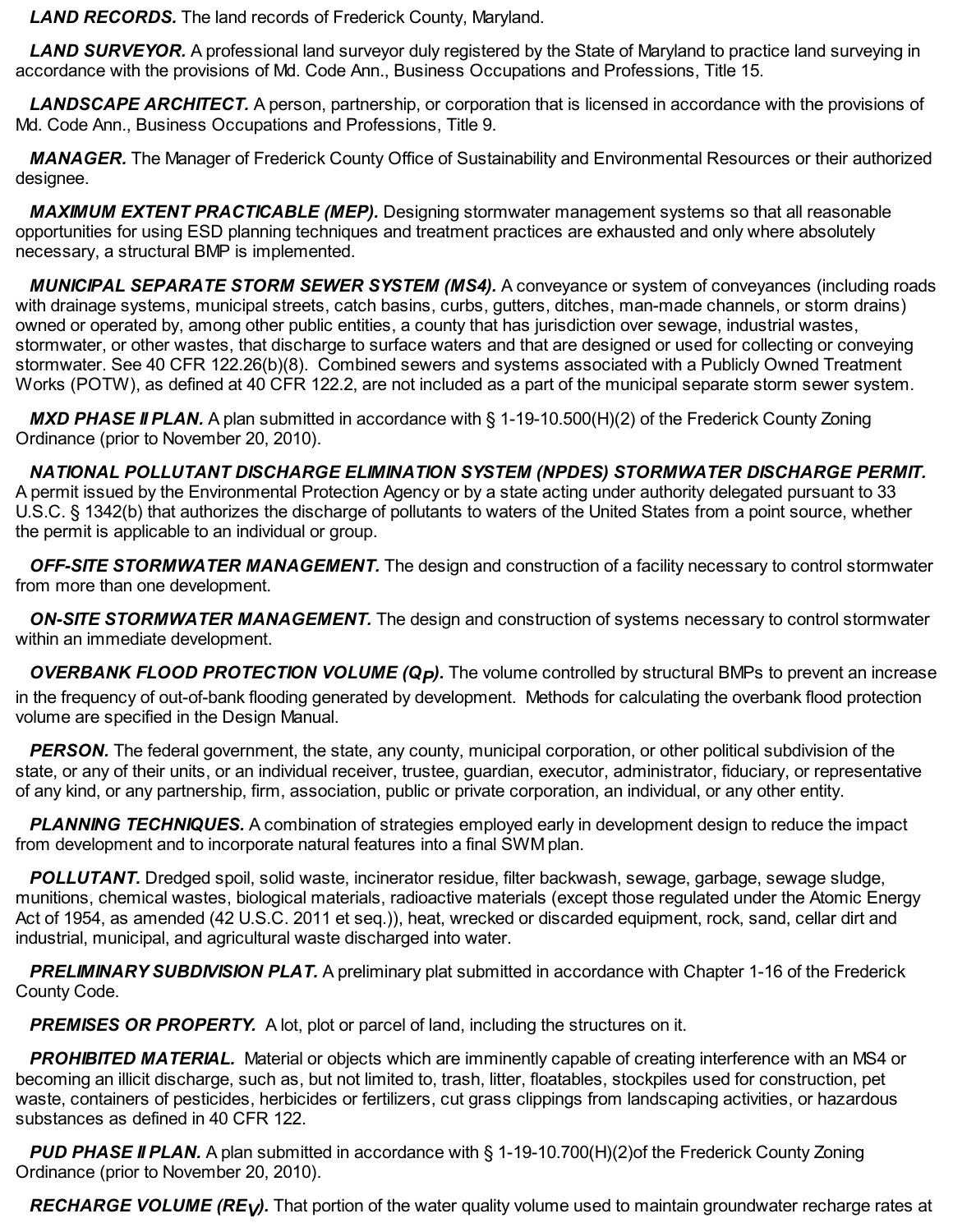development sites. Methods for calculating the recharge volume are specified in the Design Manual.

*REDEVELOPMENT.* Any construction, alteration, or improvement performed on sites where existing land use is commercial, industrial, institutional, or multifamily residential and existing site impervious area exceeds 40 percent.

*REGISTERED PROFESSIONAL.* An engineer, surveyor or landscape architect who is licensed by the State of Maryland to practice his or her profession and holds the appropriate license to submit the information and plans required under this chapter.

**SECURITY.** An escrow account or an irrevocable letter of credit or similar agreement from a lending institution or any recognized lender satisfactory to the Office of the County Attorney that guarantees payment for the installation of the required storm drain, stormwater management facility and appurtenances.

**SEDIMENT.** Soils or other surficial materials transported or deposited by the action of wind, water, ice, or gravity as a product of erosion.

*SITE.* All or any portion of any tract, lot, or parcel of land, or combination of tracts, lots, parcels of land that are in one ownership, or are contiguous and in diverse ownership, where development is to be performed as part of a unit, subdivision, or development.

*SOIL CONSERVATION DISTRICT (SCD).* A political subdivision of the State of Maryland, defined under Md. Code Ann., Agriculture, Title 8, and by specific geographic boundaries.

**STABILIZATION.** The prevention of soil movement by any of various vegetative and/or structural means.

*STORMWATER.* Water that originates from a precipitation event, including but not limited to stormwater runoff, snow melt runoff, and surface runoff and drainage. See 40 CFR 122.26(b)(13).

*STORMWATER MANAGEMENT SYSTEM.* Natural areas, ESD practices, stormwater management measures, and any other structure through which stormwater flows, infiltrates, or discharges from a site.

*SWM CONCEPT PLAN* or *CONCEPT PLAN.* A plan that is typically the first of three required stormwater-related plan approvals and includes the information necessary to allow an initial evaluation of a proposed development.

*SWM DEVELOPMENT PLAN.* Has the same meaning as the term "site development plan" in the Design Manual and is typically the second of three required plan approvals that includes the information necessary to allow a detailed evaluation of a proposed development.

*VARIANCE.* The modification of the minimum stormwater management requirements for specific circumstances where strict adherence to the requirements would result in unnecessary hardship and would not fulfill the intent of this chapter.

*WAIVER.* A determination to reduce the stormwater management requirements for a specific development based on a case-by-case review.

*WATER QUALITY VOLUME (WQV).* The volume needed to capture and treat 90 percent of the average annual rainfall events at a development site. Methods for calculating the water quality volume are specified in the Design Manual.

*WATERSHED.* The total drainage area contributing runoff to a single point.

*WATERSHED MANAGEMENT PLAN.* An MDE-approved plan for a county or local municipality.

# *WETLANDS.*

(1) An area that is inundated or saturated by surface or groundwater at a frequency and duration sufficient to support, and under normal conditions does support, a prevalence of vegetation typically adapted for life in saturated soil conditions, commonly known as hydrophytic vegetation.

(2) An area considered a nontidal wetland in accordance with the publication known as the "Federal Manual for Identifying and Delineating Jurisdictional Wetlands," published in 1987 and as may be amended and interpreted by the U.S. Environmental Protection Agency.

*ZONING SITE PLAN.* A site development plan submitted under § 1-19-3.300.3 of the Zoning Ordinance (Chapter 19 of the Frederick County Code).

(Ord. 10-09-544, 5-20-2010; Ord. 14-23-678, 11-13-2014; Bill No. 19-14, 11-5-2019)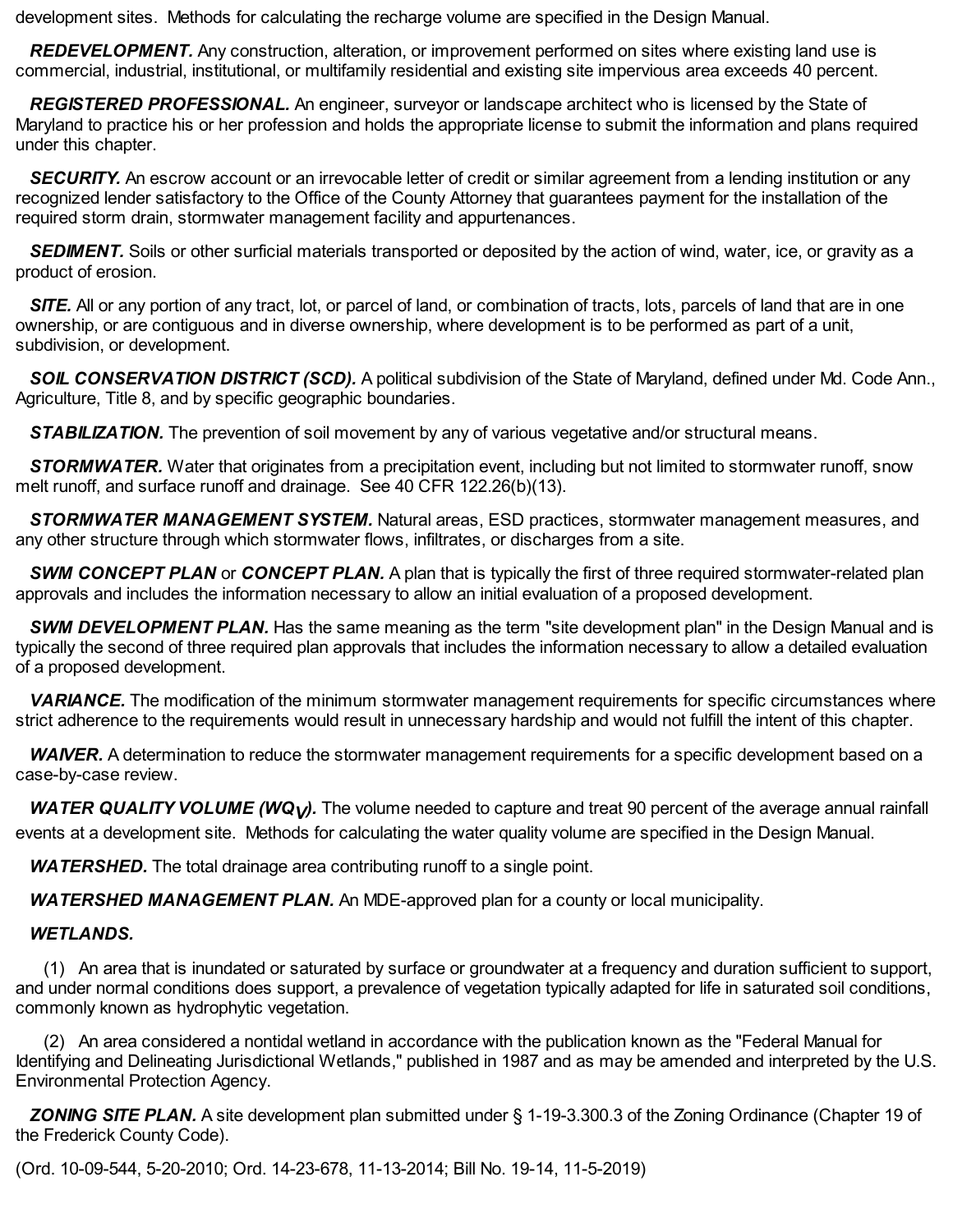#### **Section**

- 1-15.2-3.1 Scope
- 1-15.2-3.2 Exemptions
- 1-15.2-3.3 Waivers/watershed management plans
- 1-15.2-3.4 Redevelopment
- 1-15.2-3.5 Variance
- 1-15.2-3.6 Fees

## **§ 1-15.2-3.1. SCOPE.**

Unless exempt under § 1-15.2-3.2 of this chapter, no person shall develop any land without providing stormwater management (SWM) measures that control or manage runoff from such developments. All stormwater management measures must be in compliance with the Design Manual and constructed in accordance with the approved final SWM plan for the development or the policies stated in § 1-15.2-3.4 of this chapter for redevelopment.

(Ord. 10-09-544, 5-20-2010; Ord. 14-23-678, 11-13-2014)

## **§ 1-15.2-3.2. EXEMPTIONS.**

The following development activities are exempt from the provisions of this chapter and the requirements of providing stormwater management:

- (A) Agricultural land management practices (upon written verification from the SCD);
- (B) Any developments that do not disturb more than a total of 5,000 square feet of land area; and
- (C) Land development activities that the administration determines will be regulated by the administration.

(Ord. 10-09-544, 5-20-2010; Ord. 14-23-678, 11-13-2014)

#### **§ 1-15.2-3.3. WAIVERS/WATERSHED MANAGEMENT PLANS.**

- (A) *General requirements.* Except as provided in §§ 1-15.2-3.3(B) and 1-15.2-3.3(D), waivers may be granted only if:
	- (1) The applicant has demonstrated that ESD has been implemented to the MEP;
	- (2) The cumulative effects of waivers previously granted have been considered; and
	- (3) The development will not adversely impact stream quality.

(B) *Quantitative waivers.* Except as provided in § 1-15.2-3.3(D), quantitative waivers may be granted for projects:

(1) For developments within areas where watershed management plans have been developed and implemented under § 1-15.2-3.3(F) and (G) of this chapter; or

(2) That are in-fill development located in a priority funding area where the economic feasibility of the project is tied to the planned density, and where implementation of the 2009 regulatory requirements would result in a loss of the planned development density provided that:

- (a) Stormwater conveyance systems and public water and sewer exist;
- (b) The quantitative waiver is applied to the project for the impervious cover that previously existed on the site only;
- (c) ESD to the MEP is used to meet the full water quality treatment requirements for the entire development; and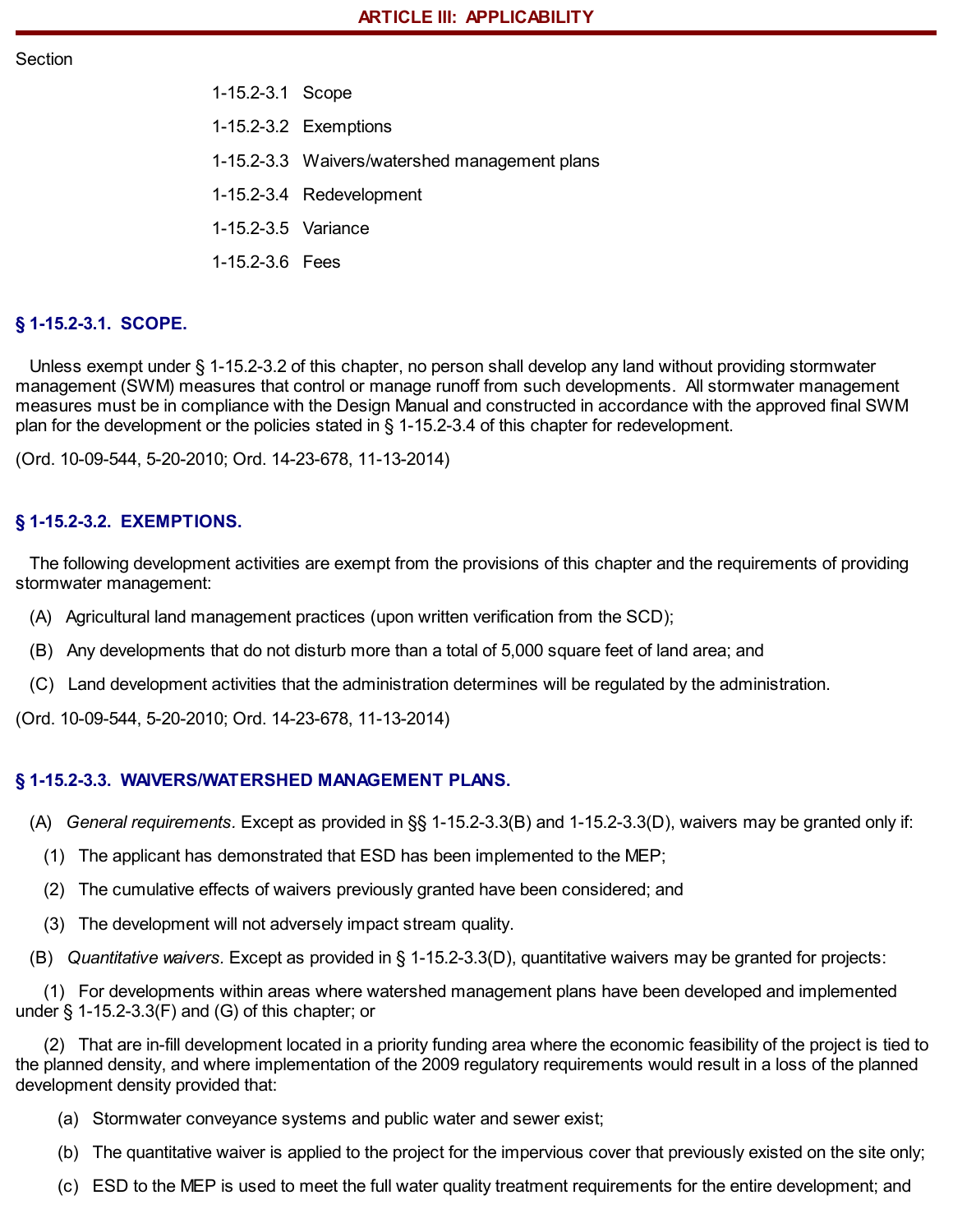(d) ESD to the MEP is used to provide full quantity control for all new impervious surfaces; or

(3) When the approving agency determines that circumstances exist that prevent the reasonable implementation of quantity control practices.

(C) *Qualitative waivers.* Except as provided in § 1-15.2-3.3(D), stormwater management qualitative control waivers may be granted only when ESD has been implemented to the MEP, and in the following circumstances:

(1) Infill developments where it has been demonstrated that other BMPs are not feasible; or

(2) Redevelopment if the requirements of § 1-15.2-3.4 of this chapter are satisfied; or

(3) Underground utilities projects where ESD has been implemented to the MEP and the development will return the work area to predeveloped hydrologic conditions (existing drainage patterns will not be changed and there is no redevelopment and no increase in impervious area), or

(4) In areas of karst terrain, management of recharge volume  $(RE_V)$  shall not be required. The presence of karst terrain shall be confirmed by a geotechnical report prepared by a geotechnical engineer, and shall be provided as part of the written request for waiver.

(D) Stormwater management quantitative and qualitative control waivers may be granted for phased development projects if a system designed to meet the applicable 2000 regulatory requirements and the Frederick County requirements for phased projects has been constructed by May 4, 2010. If the current regulatory requirements under this chapter cannot be met for future phases constructed after May 4, 2010, all reasonable efforts to incorporate ESD in future phases must be demonstrated.

(E) *Waiver requests.* Written waiver applications shall be submitted along with sufficient descriptions, drawings, and other information necessary to demonstrate that ESD has been implemented to the MEP. A separate written waiver request shall be submitted in accordance with the provisions of this section for each eligible drainage area where runoff leaves the development site, and for subsequent additions, extensions, or modifications to a development that has received a waiver.

(F) *Waivers granted.* The applicant shall be provided with a written decision on the waiver request.

(G) If the county has established an overall watershed management plan for a specific watershed and this watershed management plan has been approved by the administration, then the Division may develop quantitative waiver and redevelopment provisions that differ from §§ 1-15.2-3.3(B) and 1-15.2-3.4 of this chapter.

(H) A watershed management plan developed for the purpose of implementing different stormwater management policies for waivers and redevelopment shall:

(1) Include detailed hydrologic and hydraulic analyses to determine hydrograph timing;

(2) Evaluate both quantity and quality management and opportunities for ESD implementation;

(3) Include a cumulative impact assessment of current and proposed watershed development;

(4) Identify existing flooding and receiving stream channel conditions;

(5) Be conducted at a reasonable scale;

(6) Specify where on-site or off-site quantitative and qualitative stormwater management practices are to be implemented;

(7) Be consistent with the general performance standards for stormwater management in Maryland found in the Design Manual;

(8) Include any other conditions, not specifically addressed herein but considered necessary by the Director or assignees, to fully evaluate the study area; and

(9) Be approved by the administration.

(Ord. 10-09-544, 5-20-2010; Ord. 14-23-678, 11-13-2014)

## **§ 1-15.2-3.4. REDEVELOPMENT.**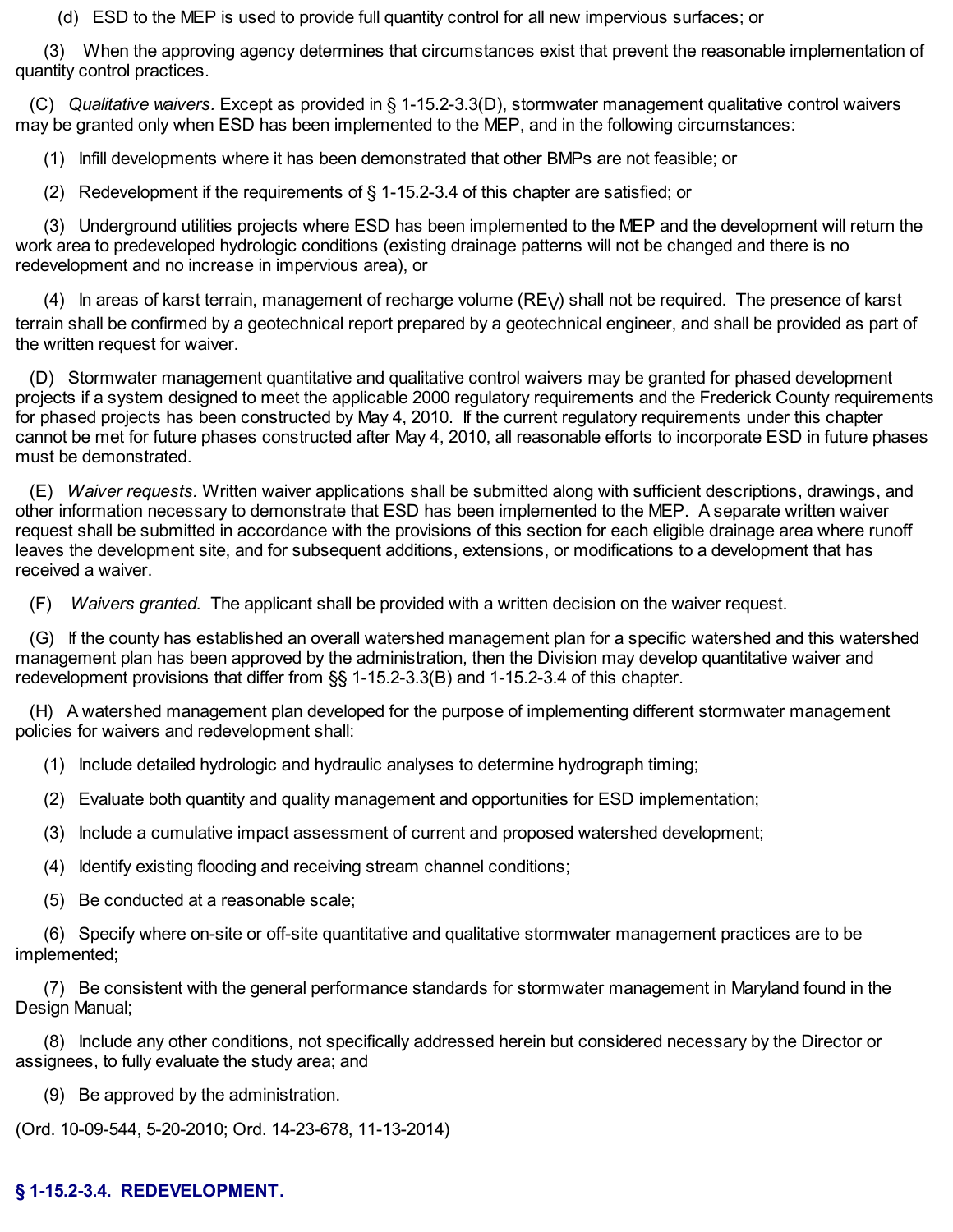Stormwater management plans are required for all redevelopment. Stormwater management measures must be consistent with the Design Manual.

(A) All redevelopment shall:

(1) Reduce impervious area within the limit of disturbance (LOD) by at least 50 percent according to the Design Manual; or

(2) Implement ESD to the MEP to provide water quality treatment for at least 50 percent of the existing impervious area within the LOD; or

(3) Use a combination of subsections (A)(1) and (A)(2) above for at least 50 percent of the existing impervious area within the LOD; and

(4) Provide stormwater management for 100% of any net increase in impervious area.

(B) The following structural BMPs may be used to meet the requirements in subsection (a) above provided that the applicant demonstrates that impervious area reduction has been maximized and ESD has been implemented to the MEP:

(1) On-site structural BMP; or

(2) Off-site structural BMP to provide water quality treatment for an area equal to or greater than 50 percent of the existing untreated impervious area.

(C) The Division may develop separate policies for providing water quality treatment for redevelopment in the event the requirements of this section cannot be met. Any separate redevelopment policy shall be reviewed and approved by the administration and may include, but not be limited to:

- (1) A combination of ESD and an on-site or off-site structural BMP;
- (2) Retrofitting including existing BMP upgrades, filtering practices, and off-site ESD implementation;
- (3) Participation in a stream restoration project;
- (4) Pollution trading with another entity;
- (5) Payment of a fee-in-lieu; or
- (6) A partial waiver of the treatment requirements if ESD is not practicable.

(D) The determination of what alternatives will be available may be made by the Division at the appropriate point in the development review process. The Division shall consider the prioritization of alternatives in § 1-15.2-3.4(C) of this chapter after it has been determined that it is not practicable to meet the current requirements using ESD. In deciding what alternatives may be required, the Division may consider factors including, but not limited to:

(1) Whether the project is in an area targeted for development incentives such as a priority funding area, a designated transit oriented development area, or a designated base realignment and closure revitalization and incentive zone;

- (2) Whether the project is necessary to accommodate growth consistent with comprehensive plans; or
- (3) Whether bonding and financing have already been secured based on an approved development plan.

(Ord. 10-09-544, 5-20-2010; Ord. 14-23-678, 11-13-2014)

#### **§ 1-15.2-3.5. VARIANCE.**

The Division may grant a written variance from any requirement of Article IV, Stormwater Management Criteria, if there are exceptional circumstances applicable to the site such that strict adherence will result in unnecessary hardship and will not fulfill the intent of this chapter. A written request for variance shall be provided to the Division and shall state the specific variances sought and reasons for their granting. The Division shall not grant a variance unless and until sufficient justification is provided by the developer that the implementation of ESD to the MEP has been met.

(Ord. 10-09-544, 5-20-2010; Ord. 14-23-678, 11-13-2014)

#### **§ 1-15.2-3.6. FEES.**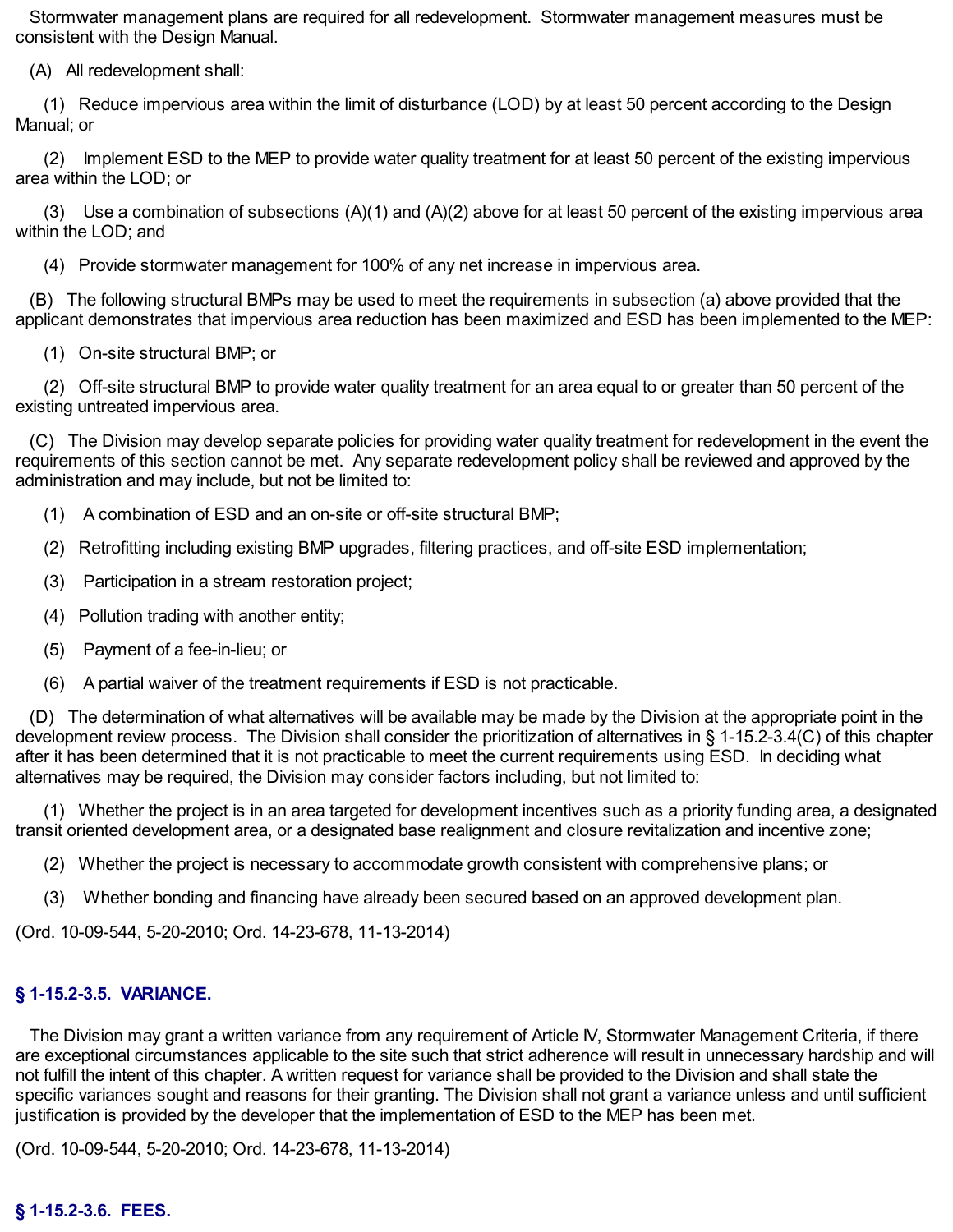Fees charged for review and approval of stormwater management plans, waiver and variance requests, permits, inspections and extensions shall be established, revised or amended by resolution of the county governing body.

(Ord. 10-09-544, 5-20-2010; Ord. 14-23-678, 11-13-2014)

### **ARTICLE IV: STORMWATER MANAGEMENT CRITERIA**

**Section** 

1-15.2-4.1 General requirements

1-15.2-4.2 Stormwater management techniques and practices

## **§ 1-15.2-4.1. GENERAL REQUIREMENTS.**

The general requirements established in this section and the Design Manual are as follows:

(A) The planning techniques, nonstructural practices, and design methods contained in the Design Manual shall be used to implement ESD to the MEP. Stormwater management plans shall be developed using ESD sizing criteria, recharge volume, water quality volume, and channel protection storage volume criteria from the Design Manual.

(B) The use of ESD planning techniques and treatment practices must be exhausted before any structural BMP is implemented. The MEP standard is met when channel stability is maintained, predeveloped groundwater recharge is replicated, nonpoint source pollution is minimized, and structural stormwater management practices are used only if determined to be absolutely necessary.

(C) Development shall comply with flood management plans as approved by the administration in accordance with the Flood Hazard Management Act of 1976 (Md. Code Ann., Environment Article, Title 5, Subtitle 8). Carroll Creek and its tributaries are designated as an interjurisdictional flood hazard watershed.

(D) The 10-year frequency storm event (Q<sub>P</sub>) and the 100-year frequency storm event (Q<sub>f</sub>) must be analyzed by the applicant.

(E) Stormwater management and development plans where applicable, shall be consistent with adopted and approved watershed management plans or flood management plans as approved by the Maryland Department of the Environment (MDE) in accordance with the Flood Hazard Management Act of 1976.

(F) Alternate minimum control requirements may be adopted subject to administration approval. The administration shall require a demonstration that alternative requirements will implement ESD to the MEP and control flood damages, accelerated stream erosion, water quality, and sedimentation. Comprehensive watershed studies may also be required.

(Ord. 10-09-544, 5-20-2010; Ord. 14-23-678, 11-13-2014)

# **§ 1-15.2-4.2. STORMWATER MANAGEMENT TECHNIQUES AND PRACTICES.**

The ESD planning techniques and practices and structural BMPs as established herein shall be used to develop stormwater management plans. A developer shall demonstrate that ESD has been implemented to the MEP before the use of a structural BMP is considered in developing the stormwater management plan.

(A) *ESD planning techniques and practices.*

(1) The following ESD planning techniques shall be applied according to the Design Manual (or as otherwise approved by the administration) to satisfy the applicable general requirements established in this chapter, and shall not conflict with existing state law or local ordinances, regulations, or policies:

- (a) Preserving and protecting natural resources;
- (b) Conserving natural drainage patterns;
- (c) Minimizing impervious area;
- (d) Reducing runoff volume;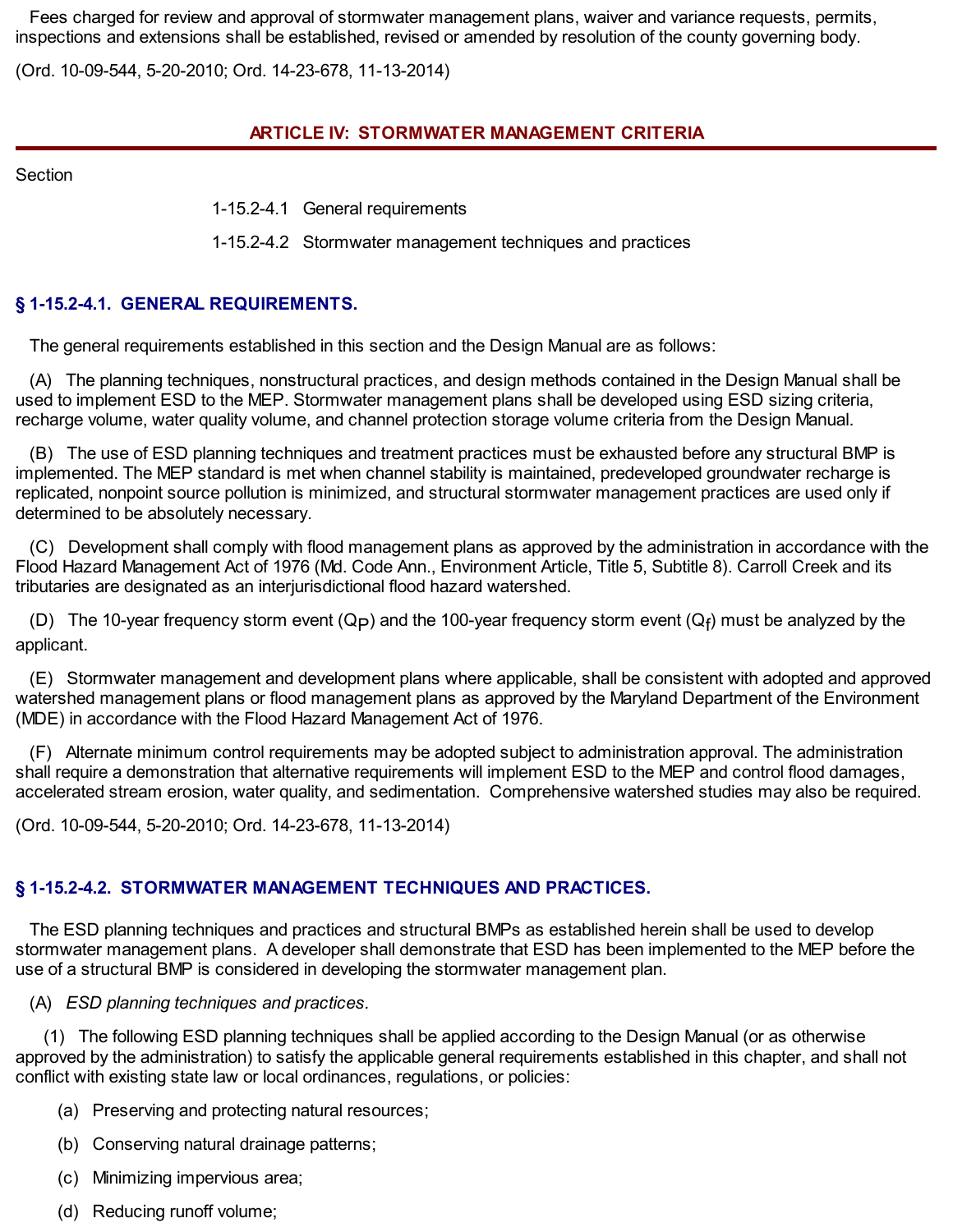- (e) Using ESD practices to maintain 100 percent of the annual predevelopment groundwater recharge volume;
- (f) Using green roofs, permeable pavement, reinforced turf, and other alternative surfaces;
- (g) Limiting soil disturbance, mass grading, and compaction;
- (h) Clustering development; and
- (i) Any practices approved by the administration.

(2) The following ESD treatment practices shall be designed according to the Design Manual (or as otherwise approved by the administration) to satisfy the applicable general requirements established in this chapter, and shall not conflict with existing state law or local ordinances, regulations, or policies:

- (a) Disconnection of rooftop runoff;
- (b) Disconnection of non-rooftop runoff;
- (c) Sheetflow to conservation areas;
- (d) Rainwater harvesting;
- (e) Submerged gravel wetlands;
- (f) Landscape infiltration;
- (g) Infiltration berms;
- (h) Dry wells;
- (i) Micro-bioretention;
- (j) Rain gardens;
- (k) Swales;
- (l) Enhanced filters; and
- (m) Any practices approved by the administration.
- (B) *Structural BMPs.*

(1) Structural BMPs shall be designed in accordance with the Design Manual (or as otherwise approved by the administration) to satisfy the applicable general requirements established in this chapter:

- (a) Stormwater management ponds;
- (b) Stormwater management wetlands;
- (c) Stormwater management infiltration;
- (d) Stormwater management filtering systems; and
- (e) Stormwater management open channel systems.

(2) The performance criteria specified in the Design Manual related to general feasibility, conveyance, pretreatment, treatment and geometry, environment and landscaping, and maintenance shall be considered when selecting structural stormwater management practices. Structural stormwater management practices shall be selected to accommodate the unique hydrologic or geologic features of Frederick County.

(C) *Alternative ESD planning techniques and practices and structural BMPs.* Alternative ESD planning techniques and practices and structural BMPs may be used if they meet the performance criteria established in the Design Manual and are approved by the administration. Practices used for redevelopment projects shall be approved by the Division.

(Ord. 10-09-544, 5-20-2010; Ord. 14-23-678, 11-13-2014)

#### **ARTICLE V: STORMWATER MANAGEMENT PLANS**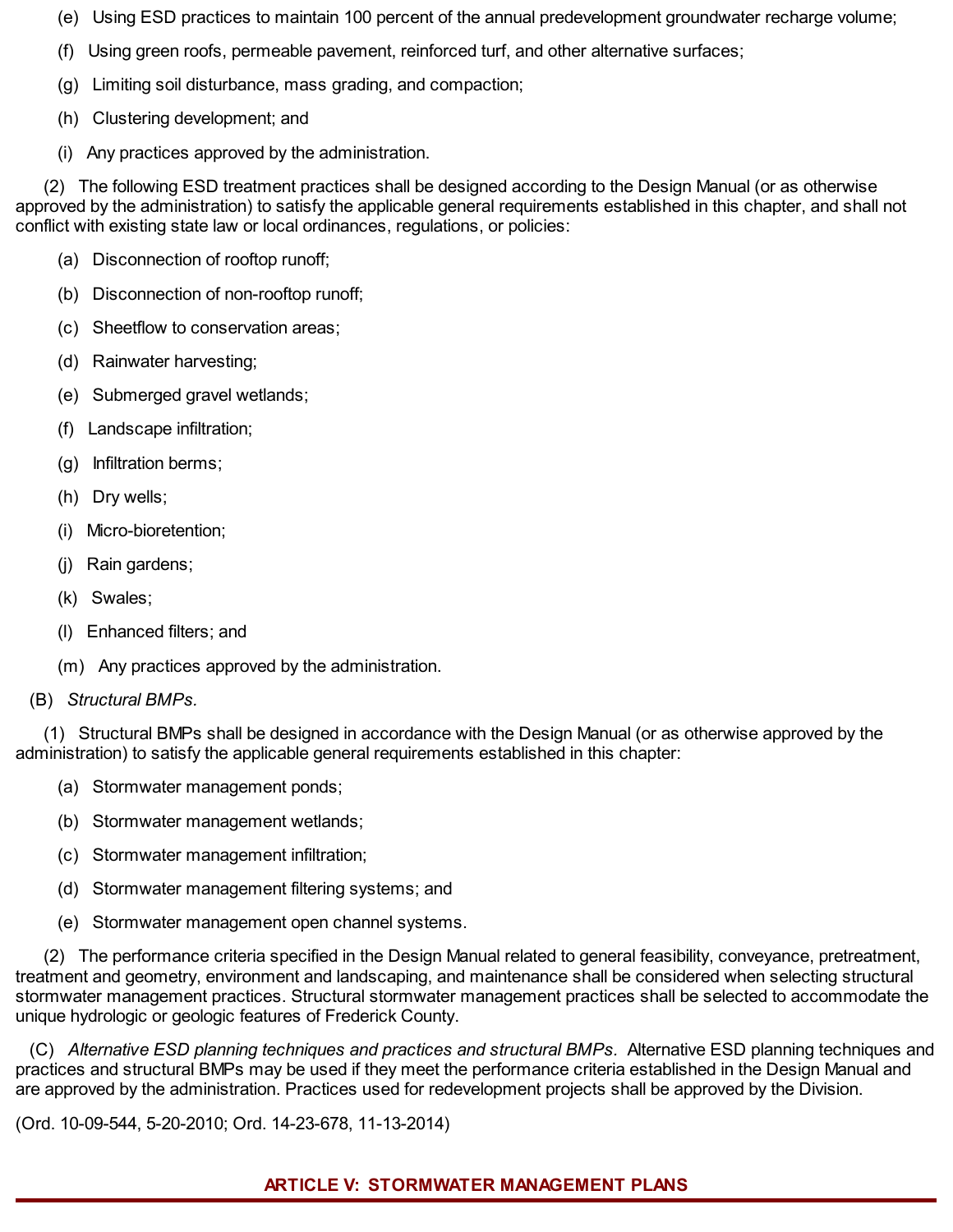1-15.2-5.1 Stormwater management plans

1-15.2-5.2 Contents and submission of stormwater management plans

## **§ 1-15.2-5.1. STORMWATER MANAGEMENT PLANS.**

(A) Prior to any subdivision or development activity, the developer shall submit SWM plans for review and approval. Plan review shall be a three-step process, including:

- (1) A SWM concept plan;
- (2) A SWM development plan; and
- (3) A final SWM plan, including a final erosion and sediment control plan.
- (B) Combined plan applications.

(1) The Director may allow certain project types with minor impacts, including but not limited to those listed below in subsection (B)(2), to submit combined plan applications, provided that:

(a) Compliance with ESD to the MEP standard is demonstrated;

(b) All of the information required for each plan review phase is included.

(2) Project types that may be considered for combined plan applications include, but are not limited to, the following:

(a) Plat applications proposing no more than 5 lots, a common driveway, road layback, frontage improvements, utility work, or entrance/road widening improvements;

- (b) Bridge repair and rehabilitation projects;
- (c) Road widening and repair projects;
- (d) Minor building additions disturbing less than 1 acre of total area;
- (e) Utility projects which do not propose any additional impervious area;

(f) Certain redevelopment projects where the SWM concept plan requirement to identify natural resources could be combined with the SWM development plan requirements;

(g) Residential projects consisting of 1 lot and disturbing less than 1 acre of total area; and

(h) Projects designated as fast track projects, based on criteria approved by the county.

(C) Approval of a SWM concept plan, a SWM development plan, or a final SWM plan under this chapter shall not relieve the developer from the obligation to comply with all other applicable requirements for development.

(D) Plans and designs for stormwater management shall be prepared, signed and sealed by a registered professional.

(E) If a stormwater BMP requires either a dam safety permit from MDE or small pond approval from the local SCD, the Division shall require that the design be prepared by a professional engineer licensed in the state.

(Ord. 10-09-544, 5-20-2010; Ord. 11-04-570, 3-1-2011; Ord. 14-23-678, 11-13-2014)

## **§ 1-15.2-5.2. CONTENTS AND SUBMISSION OF STORMWATER MANAGEMENT PLANS.**

(A) *SWM concept plan.* The SWM concept plan shall be prepared prior to the submittal of a subdivision plan, zoning site plan, MXD Phase II plan, or PUD Phase II plan. The SWM concept plan may be submitted prior to or concurrently with a subdivision, zoning site plan, MXD Phase II plan, or PUD Phase II plan. The SWM concept plan shall contain sufficient information for an initial assessment of the proposed development and whether stormwater management can be provided in accordance with this chapter and the Design Manual. Plans submitted for SWM concept plan approval shall include:

(1) A map at a scale not smaller than 1" = 100 feet showing site location, existing natural features, water and other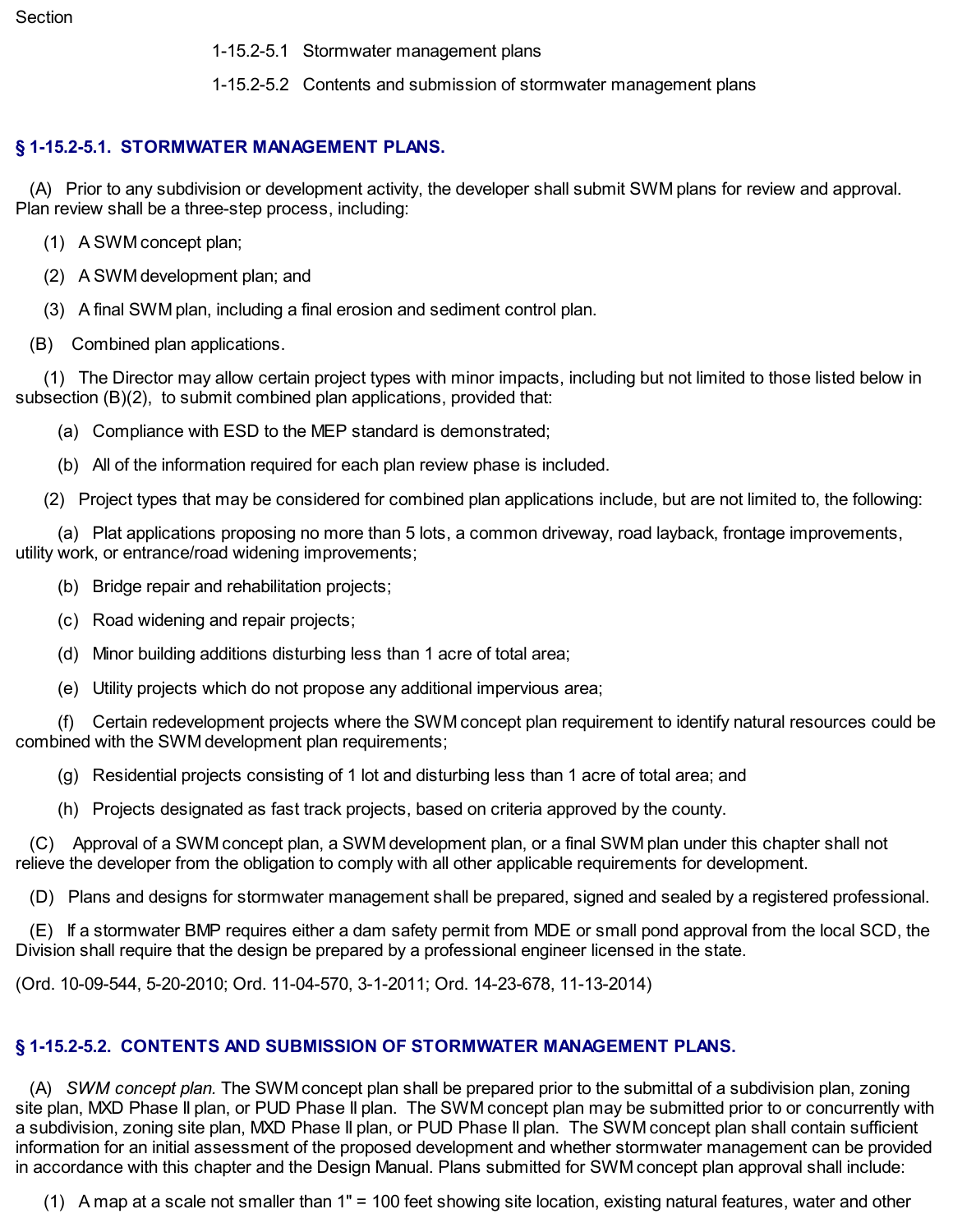sensitive resources, topography, and natural drainage patterns;

(2) The anticipated location of all proposed impervious areas, buildings, roadways, parking, sidewalks, utilities, and other site improvements;

(3) The location of the proposed limit of disturbance, erodible soils, steep slopes, and areas to be protected during construction;

(4) Preliminary estimates of stormwater management requirements, the selection and location of ESD practices to be used, and the location of all points of discharge from the site;

(5) A narrative that supports the concept design and describes how ESD will be implemented to the MEP; and

(6) Any other information requested by the Division.

(B) *SWM development plan.* After the SWM concept plan has been approved, the developer shall submit a SWM development plan consistent with the approved SWM concept plan and all conditions of approval, and any written waiver or variance request. The SWM development plan may be submitted concurrently with or after the submission of a zoning site plan or preliminary subdivision plan application, or MXD Phase II plan or PUD Phase II plan. SWM development plans shall include:

(1) All details developed during the SWM concept plan review phase;

(2) Final site layout, impervious area locations and acreages, proposed topography, delineated drainage areas at all points of discharge from the site, proposed hydrologic analysis for runoff rates, storage volumes, and discharge velocities, individual ESD locations and sizing computations for ESD practices, locations and sizing computations for structural BMPs, and discharge calculations demonstrating safe conveyance off-site;

(3) Adequate information to determine the level of control required for the 10-year and 100-year frequency storm events;

(4) For waiver or variance requests under this chapter, the developer shall submit an analysis of the cumulative impacts of stormwater flows downstream in the watershed. The analysis shall include hydrologic and hydraulic calculations necessary to determine the impact of hydrograph timing modifications of the proposed development upon a dam, highway, structure, or natural point of restricted streamflow. The point of investigation is to be established with the concurrence of the Division, downstream of the first downstream tributary whose drainage area equals or exceeds the contributing area to the development or stormwater management facility.

(5) A proposed erosion and sediment control plan that contains the construction sequence, any phasing necessary to limit earth disturbances and impacts to natural resources, and an overlay plan showing the types and locations of ESD and erosion and sediment control practices to be used;

(6) A narrative that supports the SWM development design, describes how ESD will be used to meet the minimum control requirements, and justifies any proposed structural BMP; and

(7) Any other information required by the Division.

(C) *Final SWM plans.* After the SWM development plan has been approved, the developer shall submit final erosion and sediment control plans (in accordance with COMAR 26.17.01.05.) and final SWM plans that are consistent with the approved SWM development plan and all conditions of approval. Final SWM plans shall be submitted as a part of the improvement plans for the subdivision or development.

- (1) Final SWM plans shall include:
	- (a) A vicinity map, at a scale not to exceed  $1" = 2000$ ;

(b) Existing and proposed topography (including source and date) and proposed drainage areas, including areas necessary to determine downstream analysis for safe conveyance and proposed stormwater management facilities;

(c) Any proposed improvements including location of buildings or other structures, impervious surfaces, storm drainage facilities, and all grading;

- (d) The location of existing and proposed structures and utilities;
- (e) All existing and proposed easements and rights-of-way, including recording references where applicable;
- (f) The delineation, if applicable, of the 100-year floodplain and any on-site wetlands;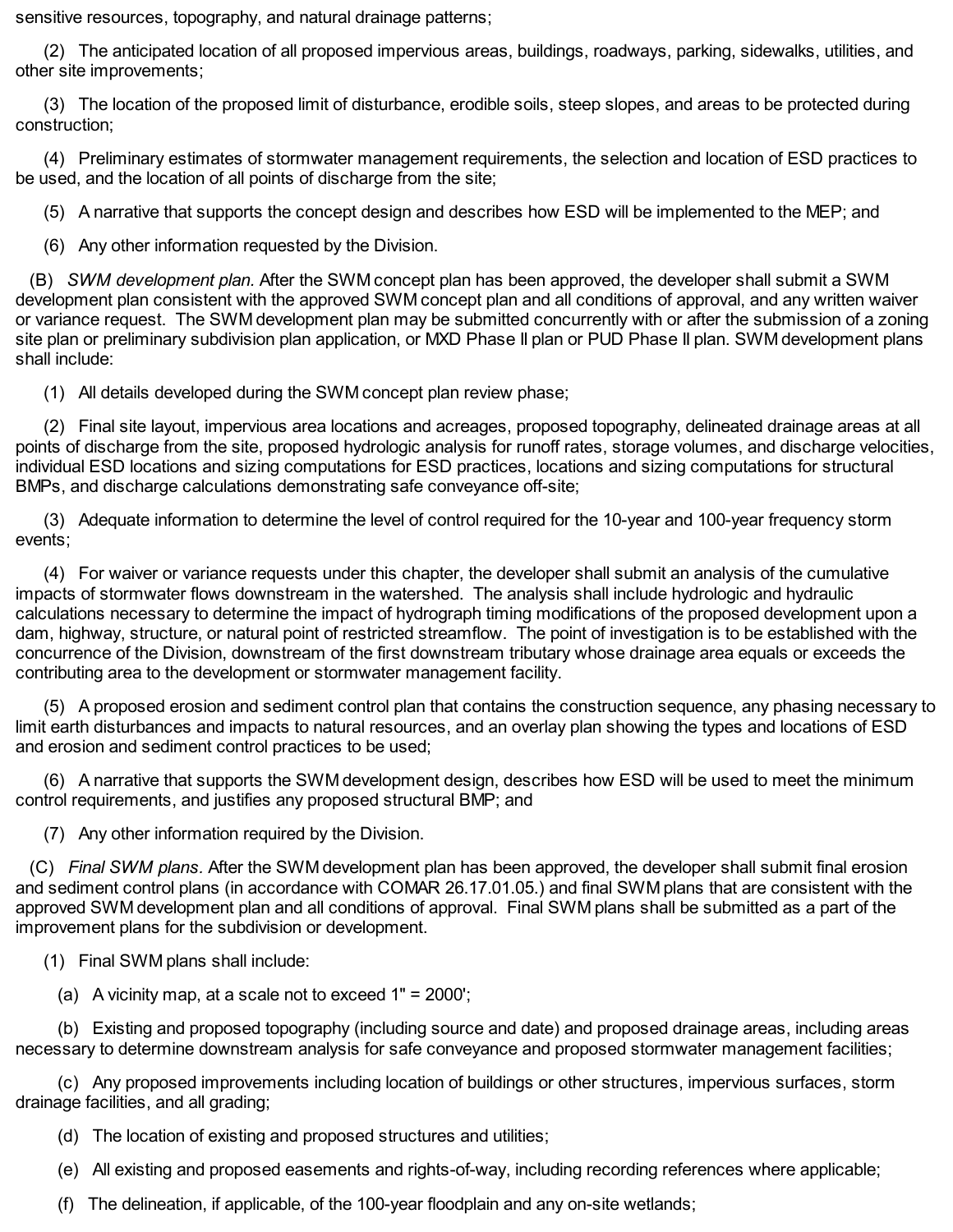(g) Structural and construction details including representative cross sections for all components of the proposed drainage system or systems, and stormwater management facilities;

(h) All necessary construction specifications;

(i) A sequence of construction;

(j) Data for total site area, disturbed area, new impervious area, and total impervious area;

(k) A table showing the ESD and unified sizing criteria volumes required in the Design Manual;

(l) A table of materials to be used for stormwater management facility construction;

(m) All soil boring logs and locations;

(n) An inspection and maintenance schedule;

(o) Certification by the developer that all stormwater management construction will be done according to this plan;

(p) An as-built certification signature block to be executed after development completion; and

(q) Any other information requested by the Division.

(2) The final SWM plan shall also include a report that includes:

(a) Geotechnical investigations including soil maps, borings, site specific recommendations, and any additional information necessary for the final stormwater management design;

(b) Drainage area maps depicting predevelopment and post development runoff flow path segmentation and land use;

(c) Hydrologic computations of the applicable ESD and unified sizing criteria according to the Design Manual for all points of discharge from the site;

- (d) Hydraulic and structural computations for all ESD practices and structural BMP measures to be used;
- (e) A narrative that supports the final stormwater management design; and
- (f) Any other information requested by the Division.

(D) If a stormwater management plan involves direction of some or all runoff off of the site, it is the responsibility of the developer, in accordance with state law, to obtain from adjacent property owners any easements or other necessary property interests concerning flowage of water. Approval of a stormwater management plan does not create or affect any right to direct runoff onto adjacent property without that property owner's permission.

(Ord. 10-09-544, 5-20-2010; Ord. 14-23-678, 11-13-2014)

## **ARTICLE VI: PERMITS**

#### **Section**

1-15.2-6.1 Permit requirement

1-15.2-6.2 Permit suspension and revocation

1-15.2-6.3 Permit conditions

## **§ 1-15.2-6.1. PERMIT REQUIREMENT.**

(A) No grading or building permit may be issued for any site unless:

- (1) The development is exempt from this chapter under § 1-15.2-3.2; or
- (2) Final erosion and sediment control plans and final SWM plans have been approved; and
- (3) Easements for the stormwater management facility and easements to provide adequate access for inspection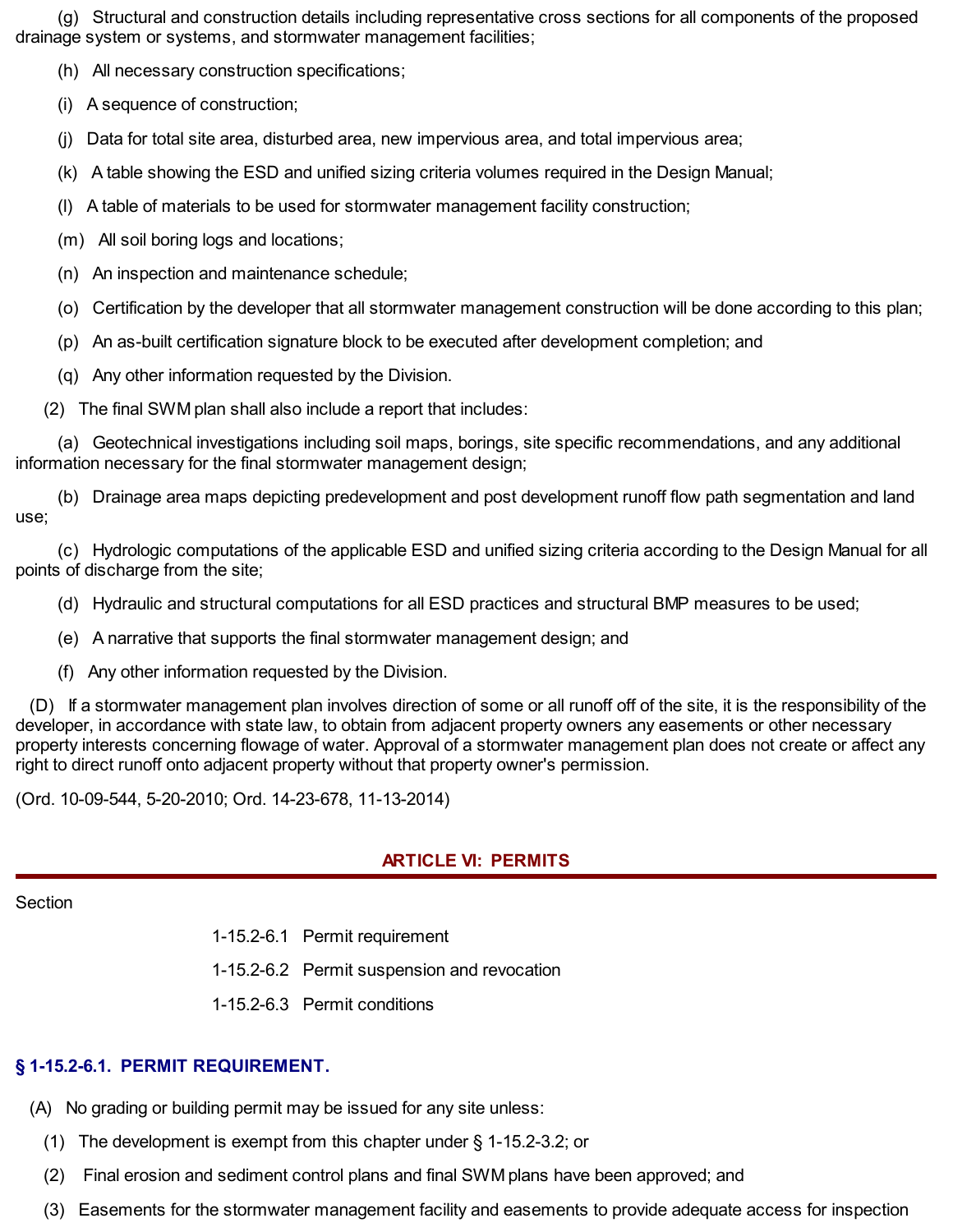and maintenance from a public right-of-way have been approved and recorded in the land records; and

(4) A stormwater management maintenance agreement as described in § 1-15.2-9.1 of this chapter has been approved and recorded in the land records; and

(5) Security as described in § 1-15.2-7.2 of this chapter has been provided.

(B) In limited circumstances established by the Division, a grading permit may be issued prior to recordation of the documents described in subsections (3) and (4) above.

(Ord. 10-09-544, 5-20-2010; Ord. 14-23-678, 11-13-2014)

# **§ 1-15.2-6.2. PERMIT SUSPENSION AND REVOCATION.**

(A) The Division or its agents have the right to enter and inspect any site in order to verify that the site complies with the provisions of this chapter.

(B) The Division or its agent has the power to take any lawful action to prevent or to abate a violation of this chapter.

(C) Written notice, stating the nature of the violation and ordering such lawful action as will prevent or abate the violation shall be provided to the appropriate person identified at the preconstruction meeting. If the violation is of such a nature that continuing work will worsen the situation or cause a more severe violation, the Division is authorized to immediately suspend or revoke the grading or building permit and issue a stop-work order on the development.

(D) The Division shall allow a reasonable period of time for compliance with the written order.

(E) Any grading or building permit may be suspended or revoked after written notice is given for any of the following reasons:

(1) Violation(s) of any of the conditions of the final SWM plan approval;

(2) Changes in site runoff characteristics upon which an approval or waiver was granted;

(3) Construction not in accordance with the approved plans;

(4) Noncompliance with correction notice(s) or stop work order(s) issued for the construction of any stormwater management practice;

(5) Creation of an immediate danger in a downstream area.

(Ord. 10-09-544, 5-20-2010; Ord. 14-23-678, 11-13-2014)

# **§ 1-15.2-6.3. PERMIT CONDITIONS.**

In granting an approval for any phase of development, the Division may impose conditions as deemed necessary to ensure compliance with the provisions of this chapter and the preservation and protection of the public health and safety.

(Ord. 10-09-544, 5-20-2010; Ord. 14-23-678, 11-13-2014)

# **ARTICLE VII: PERFORMANCE AGREEMENT AND SECURITY**

Section

1-15.2-7.1 Performance agreement

1-15.2-7.2 Security

# **§ 1-15.2-7.1. PERFORMANCE AGREEMENT.**

The owner must enter into a stormwater management performance agreement with the county. The agreement will be reviewed by the Office of the County Attorney and executed by the Director. Performance agreements shall have a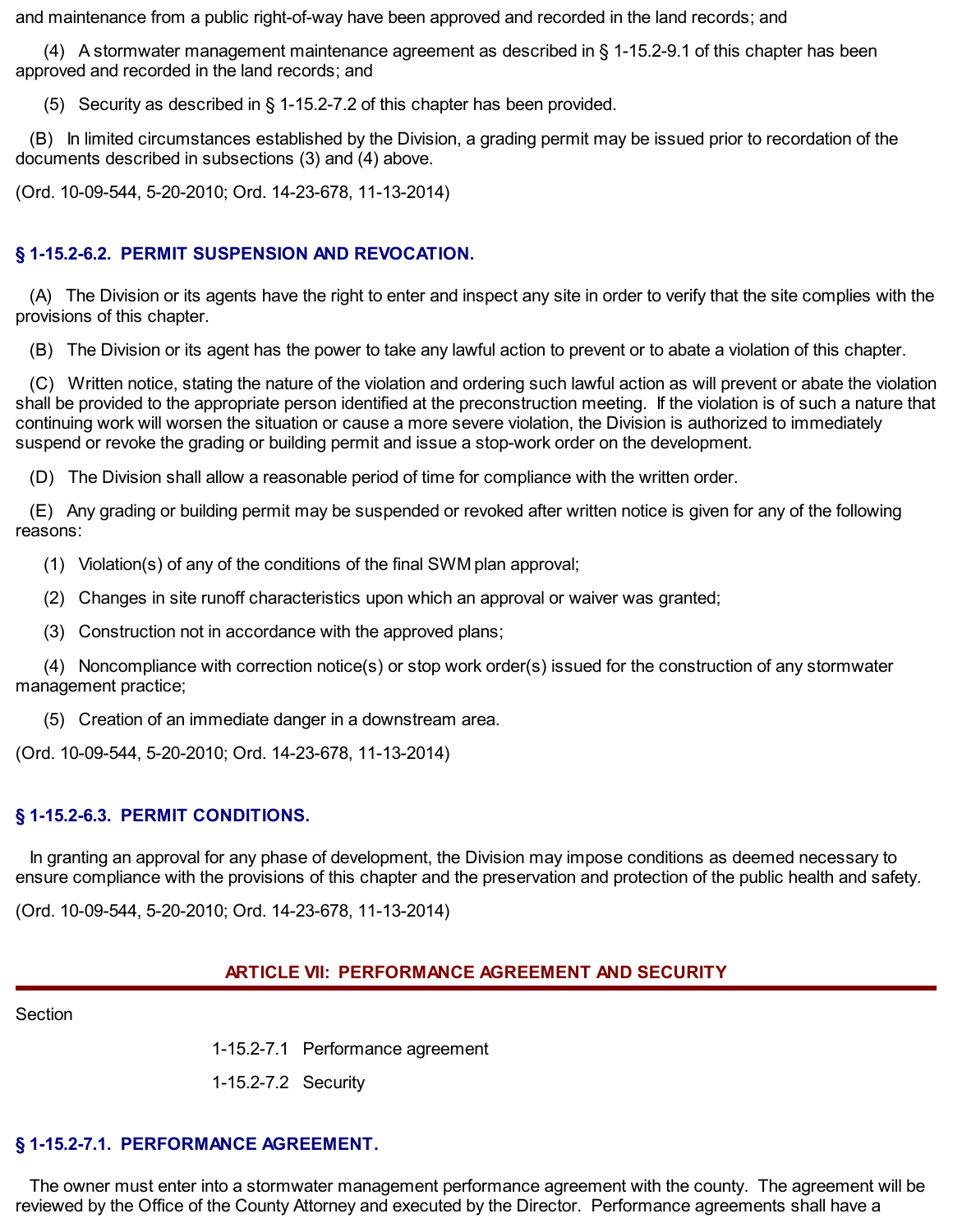maximum term of 2 years, and may be extended in one-year increments. Prior to approval of an extension, the owner shall provide a new cost estimate for all remaining work, and if the new cost estimate exceeds the remaining security, an increase in the amount of the security will be required.

(Ord. 10-09-544, 5-20-2010; Ord. 14-23-678, 11-13-2014)

## **§ 1-15.2-7.2. SECURITY.**

(A) Prior to the issuance of any building and/or grading permit or recordation of a subdivision plat for an activity requiring stormwater management, security shall be provided in the form of an escrow account, irrevocable letter of credit, or other means of security acceptable to the Office of the County Attorney, in an amount not less than 115% of the total estimated construction cost of all stormwater management facilities. The security required in this section shall be subject to forfeiture for failure to:

(1) Complete work specified in the approved final SWM plan; or

(2) Comply with all of the provisions of this chapter, the performance agreement and other applicable laws and regulations, and any time limitations.

(B) The security shall not be fully released until after:

(1) Final inspection by the Division; and

(2) "As-built" plans and a certification of completion have been submitted by the owner or developer and approved by the Division, confirming that all stormwater management facilities comply with the approved plan and the provisions of this chapter.

(C) Partial release of the security may occur as stages of construction have been completed and inspected.

(Ord. 10-09-544, 5-20-2010; Ord. 14-23-678, 11-13-2014)

#### **ARTICLE VIII: INSPECTION**

#### Section

1-15.2-8.1 Inspection schedule and reports

1-15.2-8.2 Inspection requirements during construction

#### **§ 1-15.2-8.1. INSPECTION SCHEDULE AND REPORTS.**

(A) No grading or other site work may start until after a preconstruction meeting between the Division and the developer has occurred. The developer shall contact the Division to request this meeting, which will be scheduled to occur within 72 hours of the developer's request.

(B) During the preconstruction meeting, the parties will determine responsibility for, and the frequency of inspections, certifications and documentation for each ESD treatment practice. At a minimum, all ESD and other nonstructural practices shall be inspected upon completion of final grading, the establishment of permanent stabilization, and before issuance of use and occupancy approval.

(C) The Division's written inspection reports shall include:

- (1) The date and location of the inspection;
- (2) Whether construction was in compliance with the approved final SWM plan;
- (3) Any variations from the approved construction specifications; and
- (4) Any violations that exist.

(D) No work shall proceed on the next phase of development until the Division inspects and approves the work previously completed. The Division will provide copies of the inspection reports to the developer.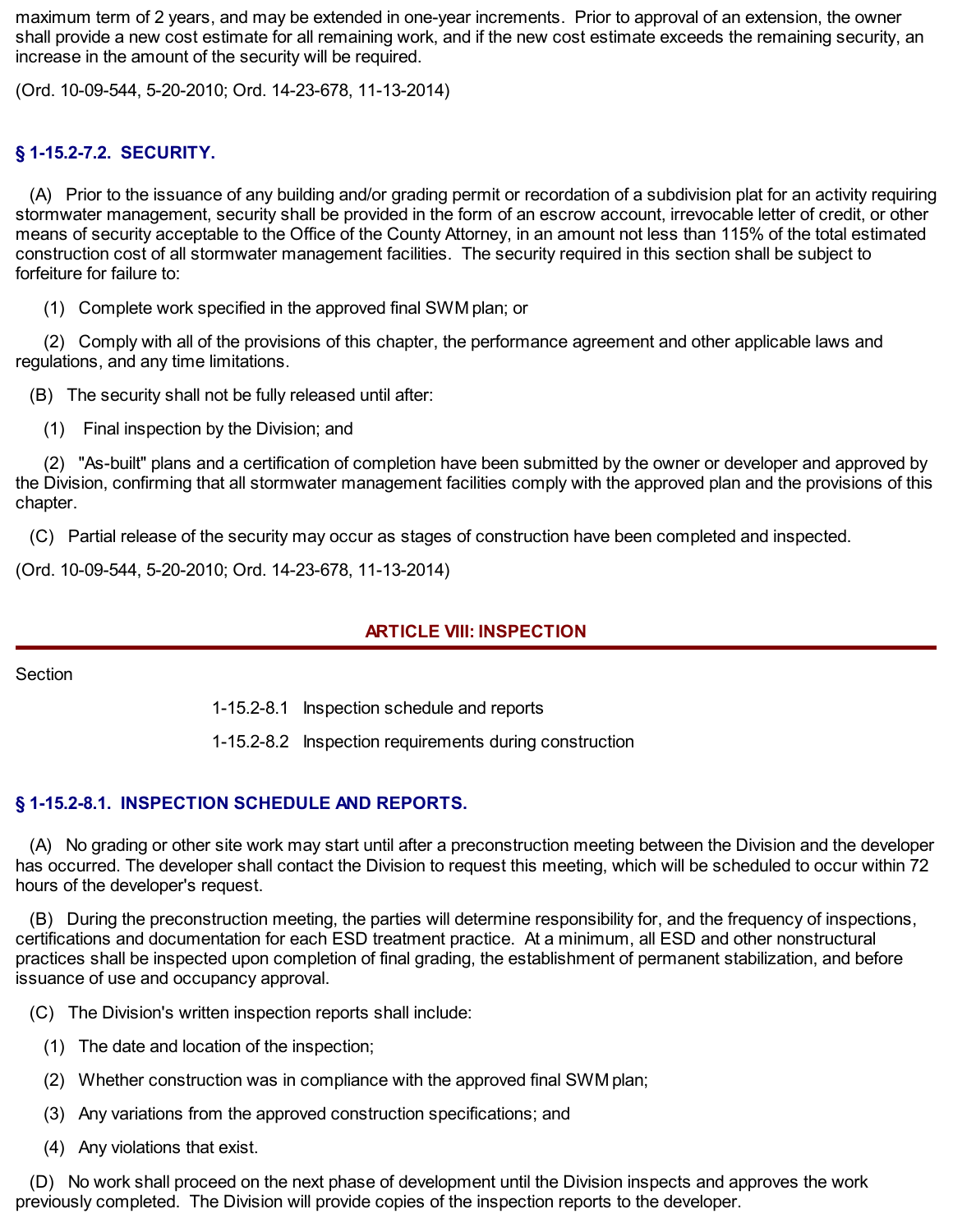# **§ 1-15.2-8.2. INSPECTION REQUIREMENTS DURING CONSTRUCTION.**

(A) Regular inspections shall be made and documented at each of the following stages of construction:

(1) Environmental site design (in accordance with the Design Manual and the approved final SWM plans);

(2) For ponds:

(a) Upon completion of excavation to sub-foundation, and during installation of structural supports or reinforcement for structures, including but not limited to:

- (i) Core trenches for structural embankments;
- (ii) Inlet and outlet structures, anti-seep collars or diaphragms, and watertight connectors on pipes; and
- (iii) trenches for enclosed storm drainage facilities;
- (b) During placement of structural fill, concrete, and installation of piping and catch basins;
- (c) During backfill of foundations and trenches;
- (d) During embankment construction; and
- (e) Upon completion of final grading and establishment of permanent stabilization.

(3) Wetlands - At the stages specified for pond construction in § 1-15.2-8.2(A)(2) of this chapter, during and after wetland reservoir area planting, and during the second growing season to verify a vegetation survival rate of at least 50 percent.

- (4) For infiltration trenches:
	- (a) During excavation to subgrade;
	- (b) During placement and backfill of under drain systems and observation wells;
	- (c) During placement of geotextiles and all filter media;

(d) During construction of appurtenant conveyance systems such as diversion structures, pre-filters and filters, inlets, outlets, and flow distribution structures; and

(e) Upon completion of final grading and establishment of permanent stabilization.

(5) For infiltration basins - At the stages specified for pond construction in § 1-15.2-8.2(A)(2) of this chapter and during placement and backfill of under drain systems.

- (6) For filtering systems:
	- (a) During excavation to subgrade;
	- (b) During placement and backfill of under drain systems;
	- (c) During placement of geotextiles and all filter media;

(d) During construction of appurtenant conveyance systems such as flow diversion structures, pre-filters and filters, inlets, outlets, orifices, and flow distribution structures; and

- (e) Upon completion of final grading and establishment of permanent stabilization.
- (7) For open channel systems:
	- (a) During excavation to subgrade;
	- (b) During placement and backfill of under drain systems for dry swales;
	- (c) During installation of diaphragms, check dams, or weirs; and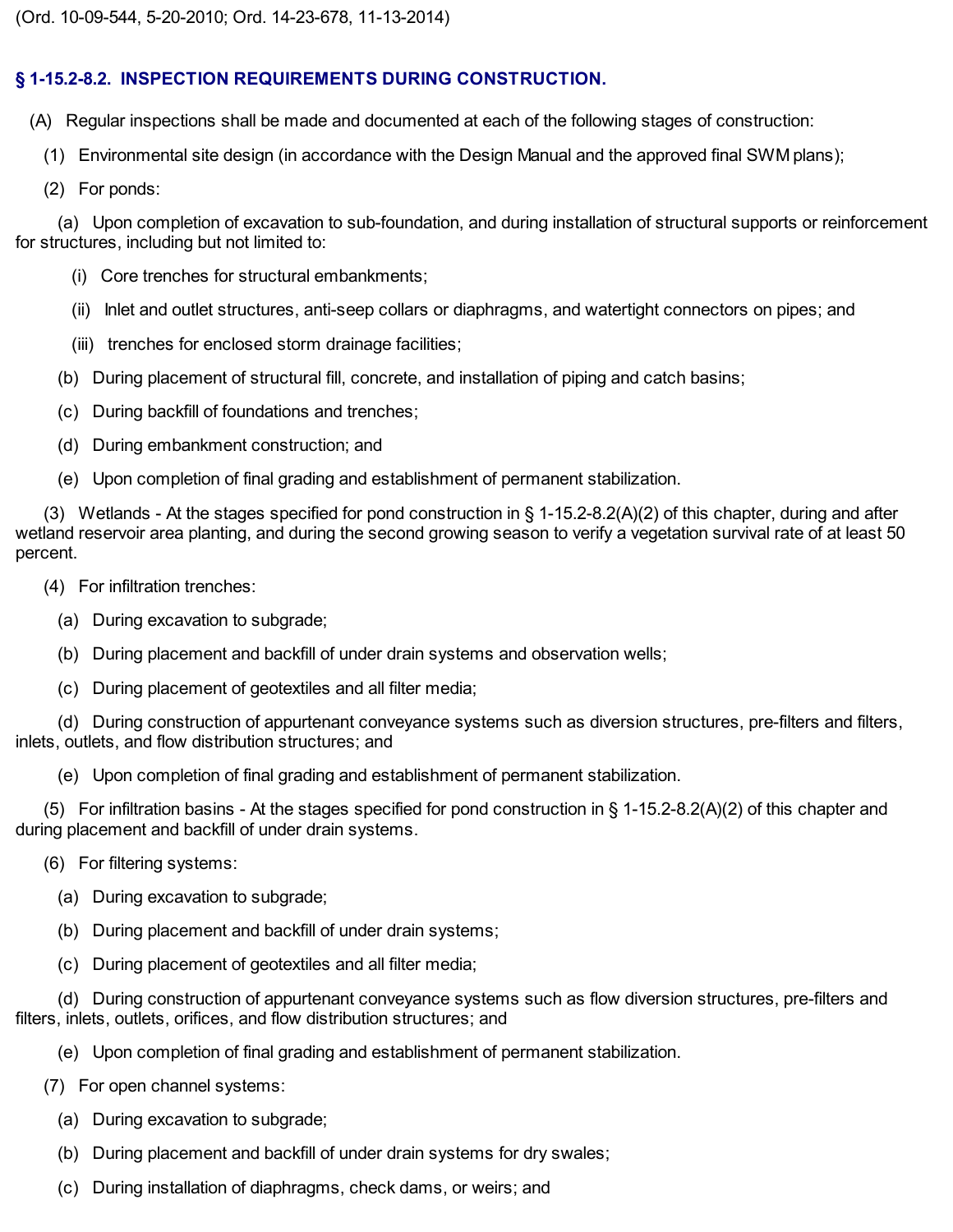(d) Upon completion of final grading and establishment of permanent stabilization.

(B) After construction is complete, "as-built" plan certification shall be prepared by a registered professional, certifying that ESD planning techniques and practices, and structural BMPs and conveyance systems comply with the specifications contained in the approved plans. "As-built" certification shall include a set of drawings comparing the approved final SWM plan with what was constructed. The Division may require additional information and certifications.

(C) Within 45 days of construction completion, the Division shall submit notice of construction completion to the administration on a form supplied by the administration for each structural stormwater management practice. The type, number, total drainage area, and total impervious area treated by all ESD planning techniques and practices shall be reported to the administration on a site by site basis. If BMPs requiring SCD approval are constructed, notice of construction completion shall also be submitted to the local SCD.

(Ord. 10-09-544, 5-20-2010; Ord. 14-23-678, 11-13-2014)

#### **ARTICLE IX: MAINTENANCE**

Section

1-15.2-9.1 Easement/maintenance agreement

1-15.2-9.2 Maintenance inspection

1-15.2-9.3 Maintenance responsibility

#### **§ 1-15.2-9.1. EASEMENT/MAINTENANCE AGREEMENT.**

(A) Prior to the recordation of a final subdivision plat, or the issuance of a building permit where no subdivision is taking place, and for any development of property which will require stormwater management, an easement/maintenance agreement(s) necessary for perpetual maintenance of ESD treatment systems and structural BMPs shall be executed by all those having an interest in the property to be affected and shall be recorded among the land records.

(B) The easement/maintenance agreement shall be binding on all subsequent property owners. The easement/maintenance agreement shall:

(1) Provide for the creation of an easement for all ESD treatment systems and structural BMPs;

(2) Provide for the Division to have access for inspection and/or maintenance of the ESD treatment systems and structural BMPs;

(3) Specifically identify all lots or parcels that are benefitted by the ESD treatment systems and structural BMPs;

(4) Specify the party or entity (e.g. a property owners association) that is responsible for maintenance of ESD treatment systems and structural BMPs; and

(5) Provide that upon receipt of notice of any problems or deficiencies in the ESD treatment systems or structural BMPs the responsible party will correct problems as ordered by the Division. If the requested corrections are not made within 30 days, the Division may, at its option, perform all the necessary work to bring the ESD planning techniques and practices and structural BMPs into compliance with statutory requirements, and the owner of the land(s) upon which the facility is located and any benefitted property may be assessed for the cost of the work. If not paid within 30 days, the assessment shall create a lien on the property upon which the facility is located or any benefitted property and may be included in the tax bill and collected as taxes by the county.

(C) Satisfactory proof of the identities of all those having an interest in the encumbered and benefitted property shall be provided to the Division in a form acceptable to the office of the County Attorney.

(D) To the extent the county agrees to accept maintenance responsibility or ownership of ESD planning techniques and practices and structural BMPs, these facilities shall be maintained by an agency appointed by the county. The county reserves the right to set up storm drainage districts to pay for this service.

(Ord. 10-09-544, 5-20-2010; Ord. 14-23-678, 11-13-2014)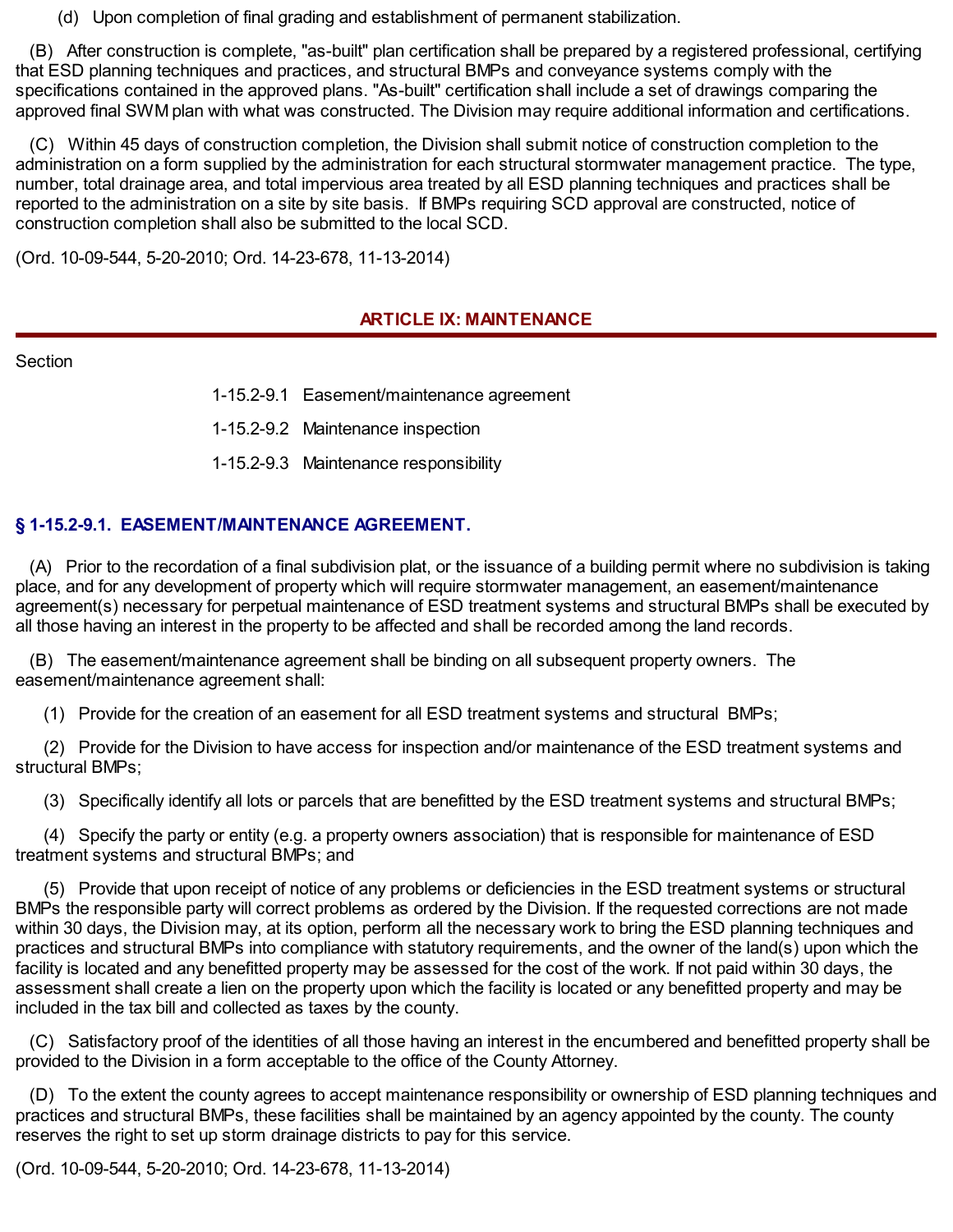#### **§ 1-15.2-9.2. MAINTENANCE INSPECTION.**

(A) The Division shall ensure that preventative maintenance is performed by inspecting all ESD treatment systems and structural BMPs. Inspection shall occur during the first year of operation and at least once every 3 years thereafter.

(B) Inspection reports shall be maintained by the Division for all ESD treatment systems and structural BMPs.

- (C) Inspection reports for ESD treatment systems and structural BMPs shall include the following:
	- (1) The date of inspection;
	- (2) Name of inspector;

(3) An assessment of the quality of the stormwater management system related to ESD treatment system efficiency and the control of runoff to the MEP;

- (4) The condition of:
	- (a) Vegetation or filter media;
	- (b) Fences or other safety devices;
	- (c) Spillways, valves, or other control structures;
	- (d) Embankments, slopes, and safety benches;
	- (e) Reservoir or treatment areas;
	- (f) Inlet and outlet channels or structures;
	- (g) Underground drainage;
	- (h) Sediment and debris accumulation in storage and forebay areas;
	- (i) Any nonstructural practices to the extent practicable; and
	- (j) Any other item that could affect the proper function of the stormwater management system.
- (5) Description of needed maintenance.

(D) After notifying an owner or other responsible person of the inspection results, the owner or other responsible person shall have 30 days, or other time frame mutually agreed to between the Division and the owner or other responsible person, to correct the deficiencies discovered. The Division shall conduct a subsequent inspection to ensure completion of the repairs.

(E) If repairs are not properly undertaken and completed, the enforcement procedures described in Article X of this chapter shall be followed.

(F) If, after an inspection by the Division, the condition of ESD treatment systems or structural BMPs is determined to present an immediate danger to public health or safety, the Division shall take such action as may be necessary to protect the public and make the facility safe. Any cost incurred by the Division shall be assessed against the owner(s) or other responsible person(s), as provided in § 1-15.2-9.1(B)(4) of this chapter.

(Ord. 10-09-544, 5-20-2010; Ord. 14-23-678, 11-13-2014)

# **§ 1-15.2-9.3. MAINTENANCE RESPONSIBILITY.**

(A) The person responsible for maintenance of ESD treatment systems and structural BMPs, shall maintain in good condition and promptly repair and restore all ESD practices, grade surfaces, walls, drains, dams and structures, vegetation, erosion and sediment control measures, and other protective devices in perpetuity. Such repairs or restoration and maintenance shall be in accordance with previously approved or newly submitted plans.

(B) A maintenance schedule shall be developed and shown on the approved final SWM plan, and shall indicate the necessary maintenance and frequency thereof.

(C) ESD treatment systems and structural BMPs shall be owned and maintained by a property owners association, a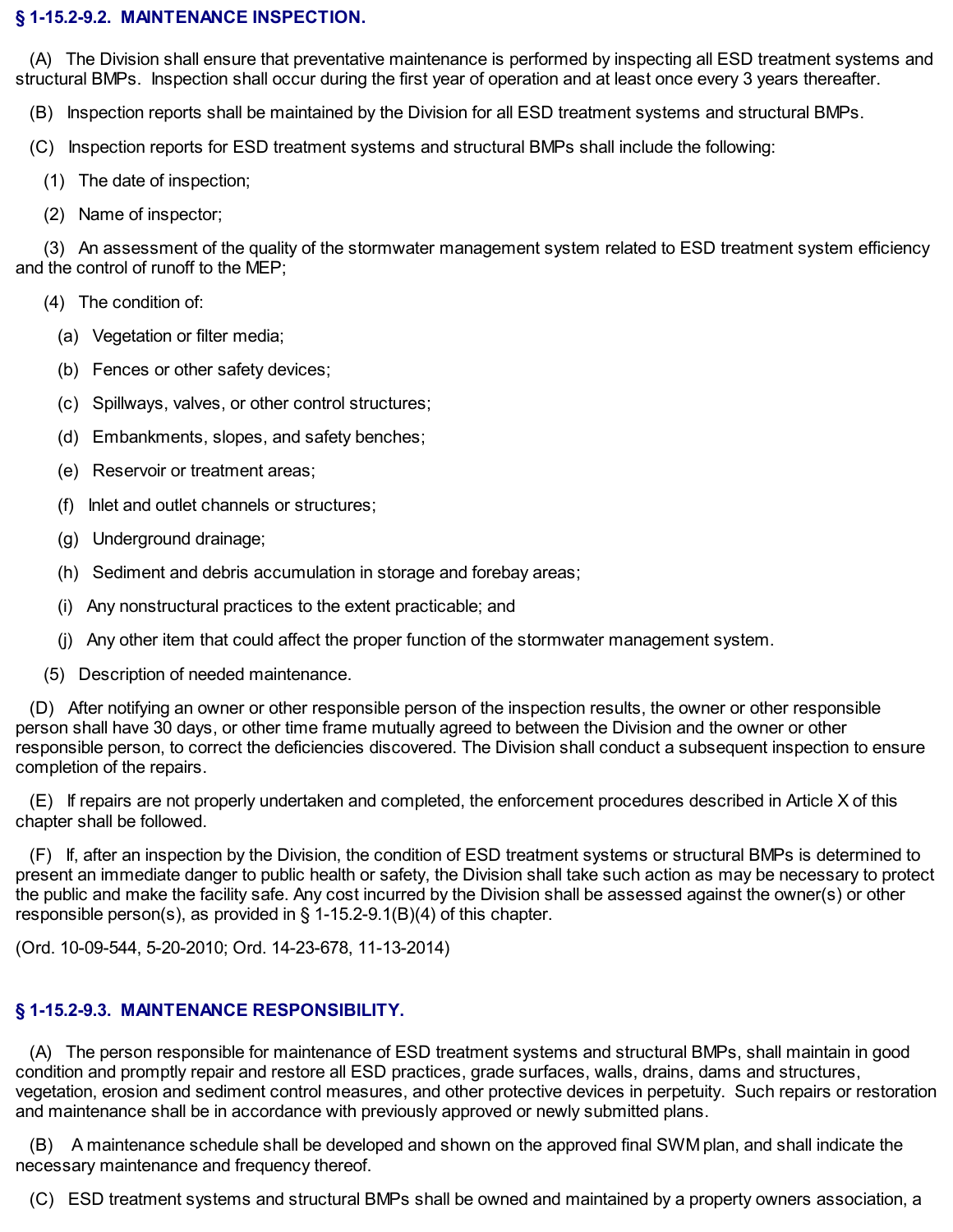private property owner, or another private person. Only those ESD planning techniques and practices and structural BMPs that provide a recreational benefit and access to the general public may be considered for acceptance and maintenance by the county; provided that: (1) the request for public maintenance is made prior to approval of the SWM concept plan; and (2) the Division and any affected county agency provides an affirmative recommendation to the county. ESD planning techniques and practices and structural BMPs to be dedicated to the county shall be maintained by the developer until such time as they are accepted by the county. To the extent the county agrees to accept ESD treatment systems and structural BMPs, the facilities shall be maintained by an agency appointed by the county. The county reserves the right to set up storm drainage districts to pay for this service.

(Ord. 10-09-544, 5-20-2010; Ord. 14-23-678, 11-13-2014)

## **ARTICLE X: PENALTIES AND ENFORCEMENT**

**Section** 

1-15.2-10.1 Enforcement actions

1-15.2-10.2 Civil infractions

1-15.2-10.3 Penalties for continuing a violation

## **§ 1-15.2-10.1. ENFORCEMENT ACTIONS.**

(A) The Division may utilize any 1 or a combination of the following actions for enforcement of this chapter:

(1) A notice of violation, specifying the need for corrective action if noncompliance with any plan or agreement is identified;

(2) A stop work order, if a violation persists;

(3) Collection of the security if reasonable efforts to correct the violation have not been undertaken within a reasonable time period; or

(4) Civil citation, civil action or criminal prosecution may be brought against any person in violation of this chapter.

(B) Any step in the enforcement process may be taken at any time, depending on the severity of the violation.

(Ord. 10-09-544, 5-20-2010; Ord. 14-23-678, 11-13-2014)

#### **§ 1-15.2-10.2. CIVIL INFRACTIONS.**

(A) Pursuant to the authority provided in § 2-2-29 of the Frederick County Code, any violation of any of the provisions of this chapter is a civil offense and shall be called a civil infraction. If after investigation a civil infraction is believed to exist, the Director shall deliver a citation or a warning to the property owner and any other person or persons responsible for the infraction. If the person responsible for the infraction cannot be located, the Director may post the citation or warning in a conspicuous place on the property and shall mail a copy of same by registered mail to the person who obtained the permit, if any, and to the property owner, which shall constitute notice sufficient for delivery under this section.

(B) The citation or warning, as provided for in this section, shall be in writing and shall contain the following:

- (1) The name and address of the person charged (or warned);
- (2) The nature of the violation;
- (3) The location of the violation;
- (4) The date(s) of the violation;
- (5) The amount of the fine assessed (or possible assessment);
- (6) The manner, location and time in which the fine may be paid (or violation corrected, if applicable);
- (7) The person's right to stand trial for the violation (if applicable); and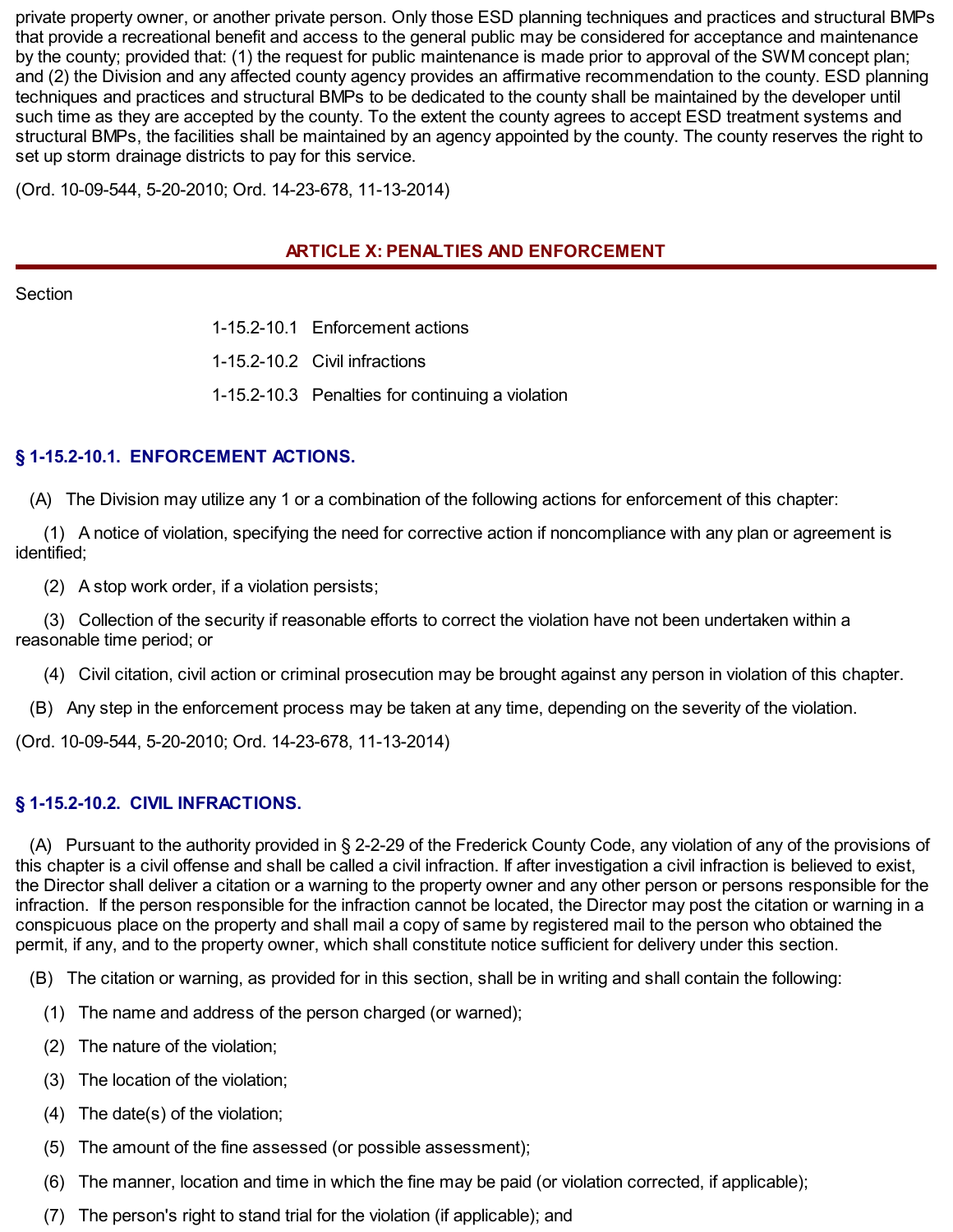(8) A certification by the Director or his or her agent attesting to the truth of the matters set forth.

(C) Whenever an alleged or possible civil infraction comes to the attention of the Director, the procedure will be as follows:

(1) The Director will investigate whether an infraction has occurred;

(2) If the Director determines that an infraction has occurred, a warning notice will be issued to the person or persons responsible in the form and manner as outlined in this section, with a time period of no more than 10 days within which to correct that infraction and to prevent further infractions;

(3) If the infraction continues or is allowed to occur after the time stated in the warning notice, the Director will issue a citation to the person or persons responsible and/or the property owner in the form and manner as outlined in this section.

(4) Notwithstanding the provisions of subparagraph (C)(2) above, the Director may issue a citation without the prior issuance of a warning notice.

(D) A fine of \$1,000 shall be imposed upon any person responsible for a civil infraction for each violation. Each day such violation is permitted to exist shall be considered a separate infraction. All fines shall be payable within 20 days to the county and delivered to the Division, which shall remit same to the County Treasurer.

(E) A person who receives a citation may elect to stand trial for the offense by filing with the Director a notice of intention to stand trial. The notice shall be given at least 5 days before the date of payment as set forth in the citation. Upon receipt of the notice of intention to stand trial, the Director shall forward to the District Court of Maryland for Frederick County a copy of the citation and the notice of intention to stand trial. Upon receipt of the citation, the District Court shall schedule the case for trial and notify the defendant of the trial date. All fines, penalties, or forfeitures collected by the District Court for civil infractions shall be remitted to the county, through the County Treasurer.

(F) If a person who receives a citation for an infraction fails to pay the fine by the date of payment set forth on the citation and fails to file a notice of intention to stand trial, the fine shall be doubled and the person is liable for the assessed fine. The Director may request adjudication of the case by the District Court, including the filing of a demand for judgment on affidavit. The District Court shall schedule the case for trial and summon the defendant to appear. The defendant's failure to appear to such summons shall result in the entry of judgment against the defendant in favor of the county in the amount then due if a proper demand for judgment on affidavit has been made.

(G) Adjudication of an infraction under this section is not a criminal conviction, nor does it impose any of the civil disabilities ordinarily imposed by a criminal conviction.

(H) In a proceeding before the District Court, the violation shall be prosecuted in the same manner and to the same extent as set forth for municipal infractions in Md. Ann. Code, Local Government Article, Title 6.

(I) If a person is found by the District Court to have committed a civil infraction, the person shall be liable for the costs of the proceedings in the District Court; and the Court may permit the county to abate any such condition at the person's expense, the same as provided in Md. Ann. Code, Local Government Article, Title 6.

(J) Depending on the circumstances of each case and after consultation with the Office of the County Attorney, the Director has the discretionary authority to reduce or suspend all or a portion of the fine assessed under this article.

(K) Nothing contained in this section shall prohibit or prevent the Director or Frederick County from seeking other legal remedies, such as injunctions or criminal prosecution.

(Ord. 10-09-544, 5-20-2010; Ord. 14-23-678, 11-13-2014)

## **§ 1-15.2-10.3. PENALTIES FOR CONTINUING A VIOLATION.**

Any person convicted of violating the provisions of this chapter shall be guilty of a misdemeanor, and upon conviction thereof, shall be subject to a fine of not more than \$5,000 or imprisonment not exceeding 1 year or both for each violation with costs imposed in the discretion of the court and not to exceed \$50,000. Each day that a violation continues shall be a separate offense. In addition, the Division may institute injunctive, mandamus or other appropriate action or proceedings of law to correct violations of this chapter. Any court of competent jurisdiction shall have the right to issue temporary or permanent restraining orders, injunctions or mandamus, or other appropriate forms of relief.

(Ord. 10-09-544, 5-20-2010; Ord. 14-23-678, 11-13-2014)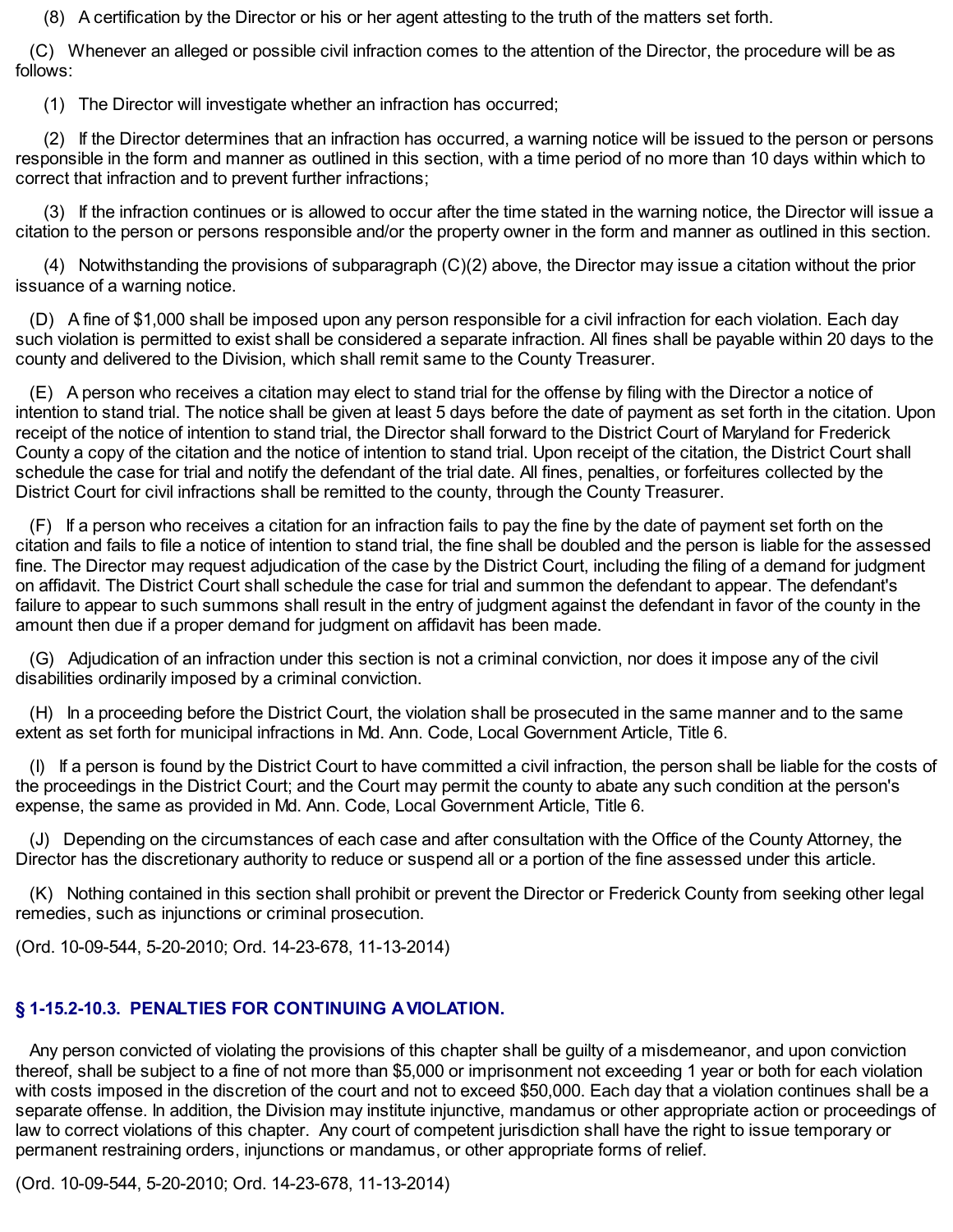Section

1-15.2-11.0 Definitions 1-15.2-11.1 Watershed Protection and Restoration Program 1-15.2-11.2 Watershed Protection and Restoration Special Revenue Fund 1-15.2-11.3 Stormwater remediation fee 1-15.2-11.4 Appeals 1-15.2-11.5 Exemptions; substantial financial hardship 1-15.2-11.6 Reduction of fee

## **§ 1-15.2-11.0. DEFINITIONS.**

In this article, a part of Chapter 1-15.2 of the Frederick County Code, the following words have the meanings indicated.

*DIRECTOR.* Director of Frederick County Community Development Division, sometimes acting through his or her designee.

**DIVISION.** The Community Development Division of Frederick County.

*IMPERVIOUS SURFACE.* Has the meaning stated in Md. Code Ann., Environment Article, § 4-201.1(d).

*STORMWATER REMEDIATION FEE.* The fee charged in accordance with this title to fund or support, in full or in part, the purposes set forth in §§ 1-15.2-11.1 and 1-15.2-11.2 of this Code.

(Ord. 13-06-634, 5-30-2013; Ord. 14-23-678, 11-13-2014)

#### **§ 1-15.2-11.1. WATERSHED PROTECTION AND RESTORATION PROGRAM.**

(A) There is hereby established a Watershed Protection and Restoration Program.

(B) The purposes of the Watershed Protection and Restoration Program are to support and fulfill those stormwater management goals set forth in Md. Code Ann., Environment Article, § 4-202.1.

(Ord. 13-06-634, 5-30-2013; Ord. 14-23-678, 11-13-2014)

#### **§ 1-15.2-11.2. WATERSHED PROTECTION AND RESTORATION SPECIAL REVENUE FUND.**

(A) There is hereby established a Watershed Protection and Restoration Special Revenue Fund into which shall be paid the revenue required by Md. Code Ann., Environment Article, § 4-202.1(h)(3).

(B) The Watershed Protection and Restoration Special Revenue Fund is a special, nonlapsing fund.

(C) Revenue paid into this Watershed Protection and Restoration Special Revenue Fund shall be dedicated to and appropriated only for those purposes set forth in Md. Code Ann., Environment Article, § 4-202.1(h)(4).

(D) General Fund and other revenues may be used to supplement appropriations from the Watershed Protection and Restoration Special Revenue Fund for the purposes set forth in subsection (C) above.

(Ord. 13-06-634, 5-30-2013; Ord. 14-23-678, 11-13-2014)

## **§ 1-15.2-11.3. STORMWATER REMEDIATION FEE.**

(A) A stormwater remediation fee is imposed on the use of all real property located within Frederick County that is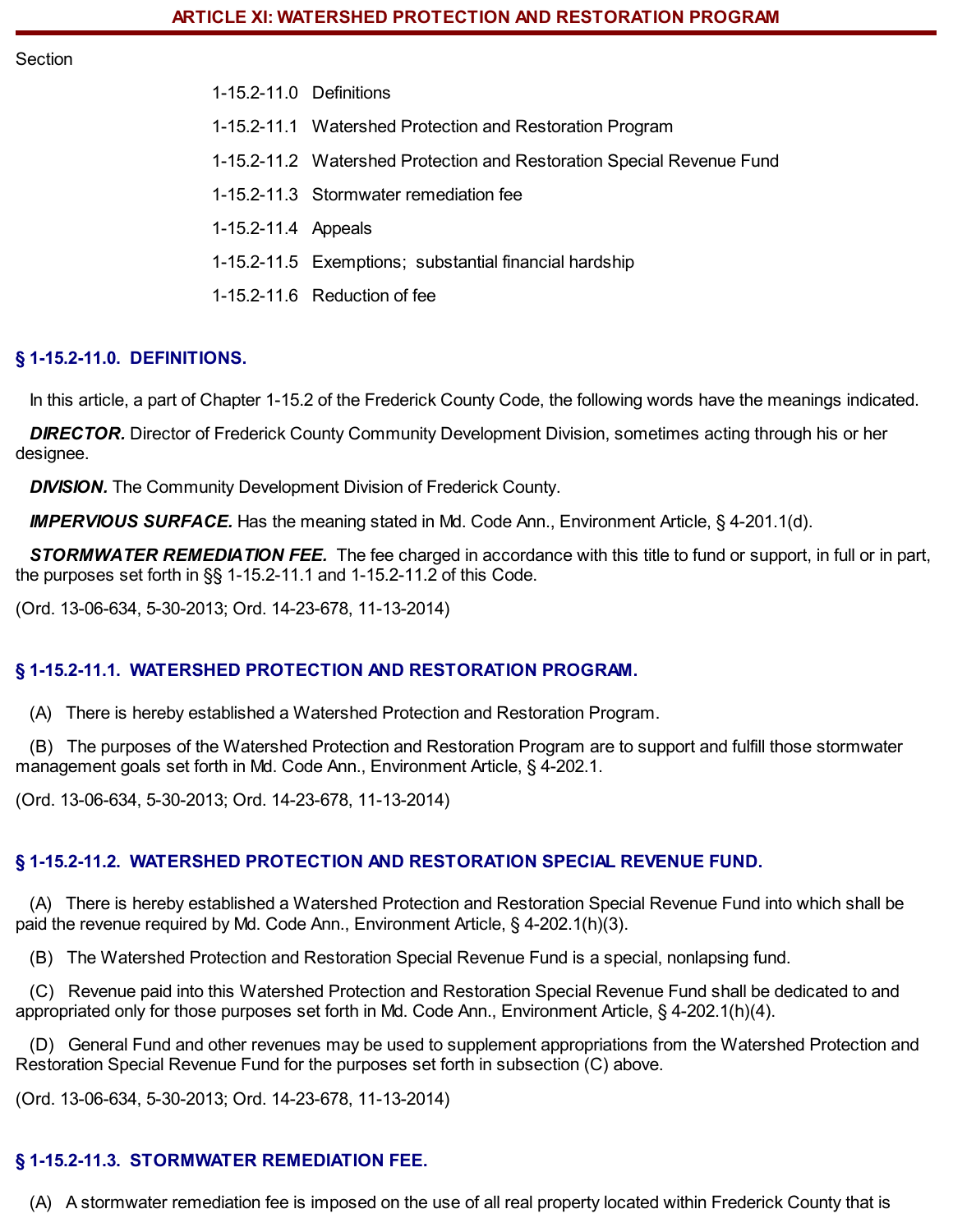subject to the county's system benefit charge set forth in Frederick County Code, § 1-11-44. However, this stormwater remediation fee shall not be imposed on real property that is located within a Frederick County incorporated municipality or otherwise exempt under Md. Code Ann., Environment Article, § 4-202.1(e)(2).

(B) The stormwater remediation fee for each tax parcel of real property within the covered area of Frederick County shall be one cent (\$00.01) per year.

(C) The stormwater remediation fee shall be a lien on the real property on which it is imposed and shall be billed annually to the owner of the real property on which it is imposed. The stormwater remediation fee shall remain as a lien on the real property until paid. Delinquent stormwater remediation fees may be collected in any manner as provided under Md. Code Ann., Tax-Property Article (including through tax sale), by civil action, or as otherwise permitted by law or equity.

(Ord. 13-06-634, 5-30-2013; Ord. 14-23-678, 11-13-2014)

## **§ 1-15.2-11.4. APPEALS.**

(A) A property owner may appeal a stormwater remediation fee assessment to the Division. An appeal shall be submitted on or before September 30 in order to receive a correction of the stormwater remediation fee.

(B) Grounds for appeal of the stormwater remediation fee include:

- (1) Mathematical errors in calculating the stormwater remediation fee;
- (2) The real property is not subject to the stormwater remediation fee under § 1-15.2-11.5;
- (3) The property owner is exempt from the stormwater remediation fee under § 1-15.2-11.6; or
- (4) Errors in the identification of the property owner of real property subject to the stormwater remediation fee.

(C) An appeal must be submitted in writing to the Frederick County Director of Treasury on an application form provided by the Division. A property owner shall include a detailed statement of the grounds of the appeal and all information or supporting documentation as required by the Division. Failure to provide all information required on the application form is a basis for a denial of an appeal.

(D) The Director shall issue a written decision indicating whether the appeal is granted or denied and a copy shall be provided to the property owner, the Director of Treasury, and any counsel of record. The written decision of the Director shall set forth all reasons for the decision and shall set forth any change in the amount of the stormwater remediation fee.

(E) If the decision of the Director changes the amount of the stormwater remediation fee, the Director of Treasury shall issue a new bill to the property owner.

(F) A property owner who is aggrieved by a decision of the Director on an appeal or by the imposition of a stormwater remediation fee shall pay the stormwater remediation fee and may request a refund in accordance with Md. Code Ann., Local Government Article § 20-113, and may appeal to the Maryland Tax Court in accordance with Md. Code Ann., Local Government Article § 20-117.

(Ord. 13-06-634, 5-30-2013; Ord. 14-23-678, 11-13-2014)

# **§ 1-15.2-11.5. EXEMPTIONS; SUBSTANTIAL FINANCIAL HARDSHIP.**

(A) There is a substantial financial hardship exemption program whose purpose is to exempt from the payment of the stormwater remediation fee a property owner who is able to demonstrate substantial financial hardship as a result of the fee.

(B) To qualify for a substantial financial hardship exemption, the real property for which the exemption is requested must qualify for and receive a financial hardship exemption from the county's Bay Restoration Fund fee, which hardship exemption program is adopted as the Stormwater Remediation Fee Substantial Financial Hardship Exemption Program.

(C) The Director of Treasury shall administer the Substantial Financial Hardship Exemption Program and, to the extent not inconsistent with the county's Bay Restoration Fund hardship exemption, may adopt rules and regulations governing the program to include, but not be limited to, the following:

(1) The application deadline;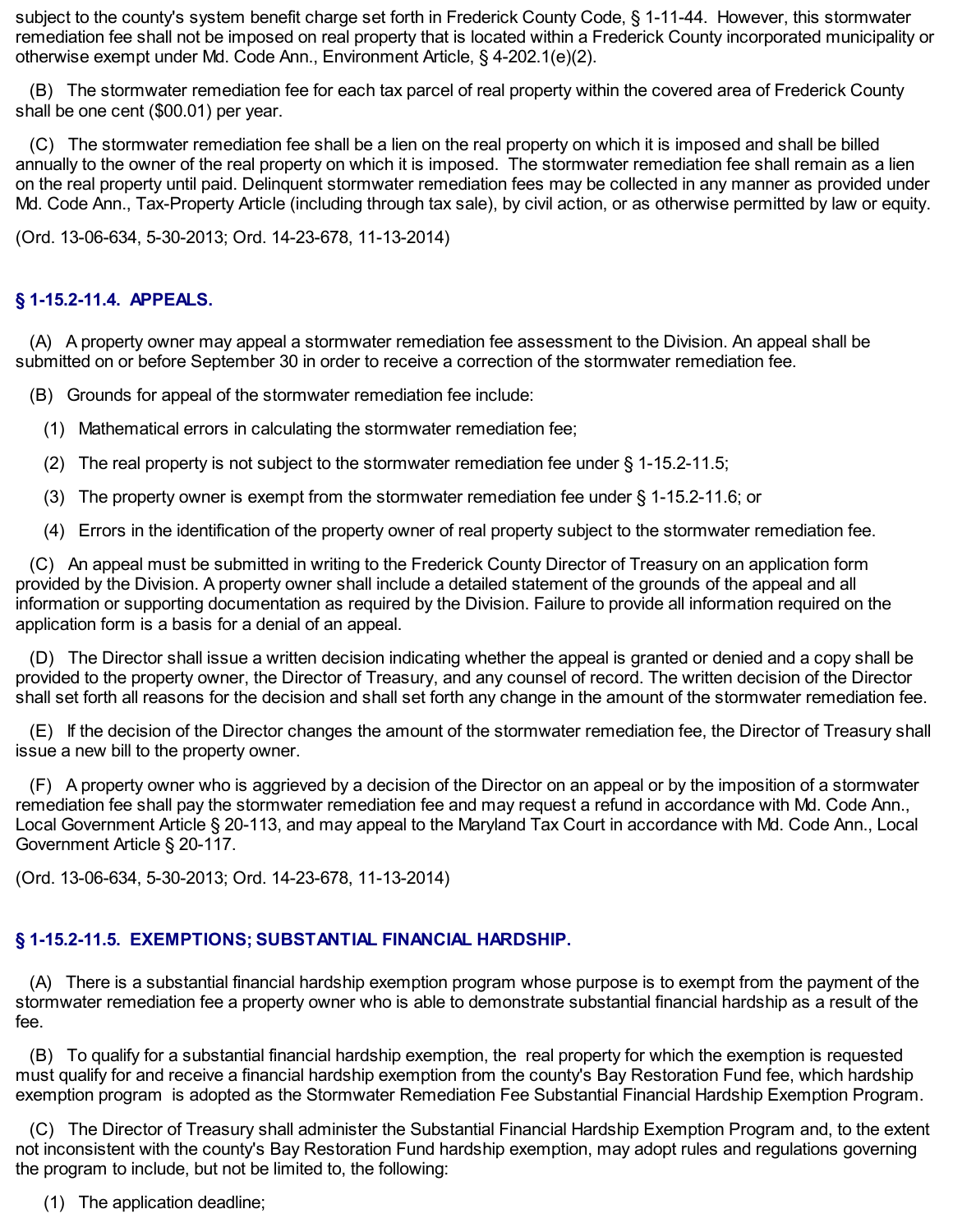(2) The form of the application;

(3) Documentation required of applicants; and

(4) Any other matters deemed necessary by the Director of Treasury to administer the Substantial Financial Hardship Exemption Program.

(D) Any hardship exemption granted is only valid for the year that payment of the stormwater remediation fee is due.

(Ord. 13-06-634, 5-30-2013; Ord. 14-23-678, 11-13-2014)

## **§ 1-15.2-11.6. REDUCTION OF FEE.**

The Director shall adopt rules and regulations in accordance with Md. Code Ann., Environment Article, § 4-202.1(f)(1) to reduce a portion of the stormwater remediation fee for a real property to account for on site systems, facilities, services, or activities that reduce the quantity or improve the quality of stormwater discharged from a property.

(Ord. 13-06-634, 5-30-2013; Ord. 14-23-678, 11-13-2014)

## **ARTICLE XII: DISCHARGE TO STORM SEWERS**

**Section** 

1-15.2-12.1 Prohibited activities

1-15.2-12.2 Right of entry, investigation, and inspection

1-15.2-12.3 Prevention and control of illicit discharges, prohibited materials, and illicit connections

1-15.2-12.4 Enforcement and penalties

## **§ 1-15.2-12.1. PROHIBITED ACTIVITIES.**

(A) *Illicit discharges.* Except as provided in subsection (B) of this section, a person shall not discharge an illicit discharge into an MS4, nor cause or allow an illicit discharge to be introduced or discharged into an MS4.

(B) *Exceptions.* The following discharges are exempt from the prohibitions set forth in subsection (A) of this section:

(1) Waterline flushing; landscape irrigation; diverted stream flows; rising ground waters; uncontaminated ground water infiltration to separate storm sewers; uncontaminated pumped ground water; discharges from potable water sources; foundation drains; air conditioning condensation; irrigation waters; springs; footing drains; lawn watering; individual residential car washing; flows from riparian habitats and wetlands; de-chlorinated swimming pool discharges (not including filter backwash); street wash water; and firefighting activities; or

(2) Discharges permitted under an NPDES stormwater discharge permit or a non-stormwater discharge permitted under an NPDES discharge permit.

In the event of any questions or complaints concerning the exceptions listed in subsection (B)(1) above, the Manager may take steps to determine if they are properly managed, and if not, may require mitigation measures necessary for proper management of these discharges.

(C) *Illicit connections.* A person shall not construct, use, maintain, or allow the continued existence of an illicit connection.

(D) *Interference.* A person shall not take or permit any action that interferes with, or is likely to interfere with, the proper operation of an MS4, including having or maintaining a prohibited material.

(E) *Reporting to Maryland Department of the Environment (MDE).* The county may report illicit connections and illicit discharges to MDE for enforcement and/or permitting in accordance with applicable law.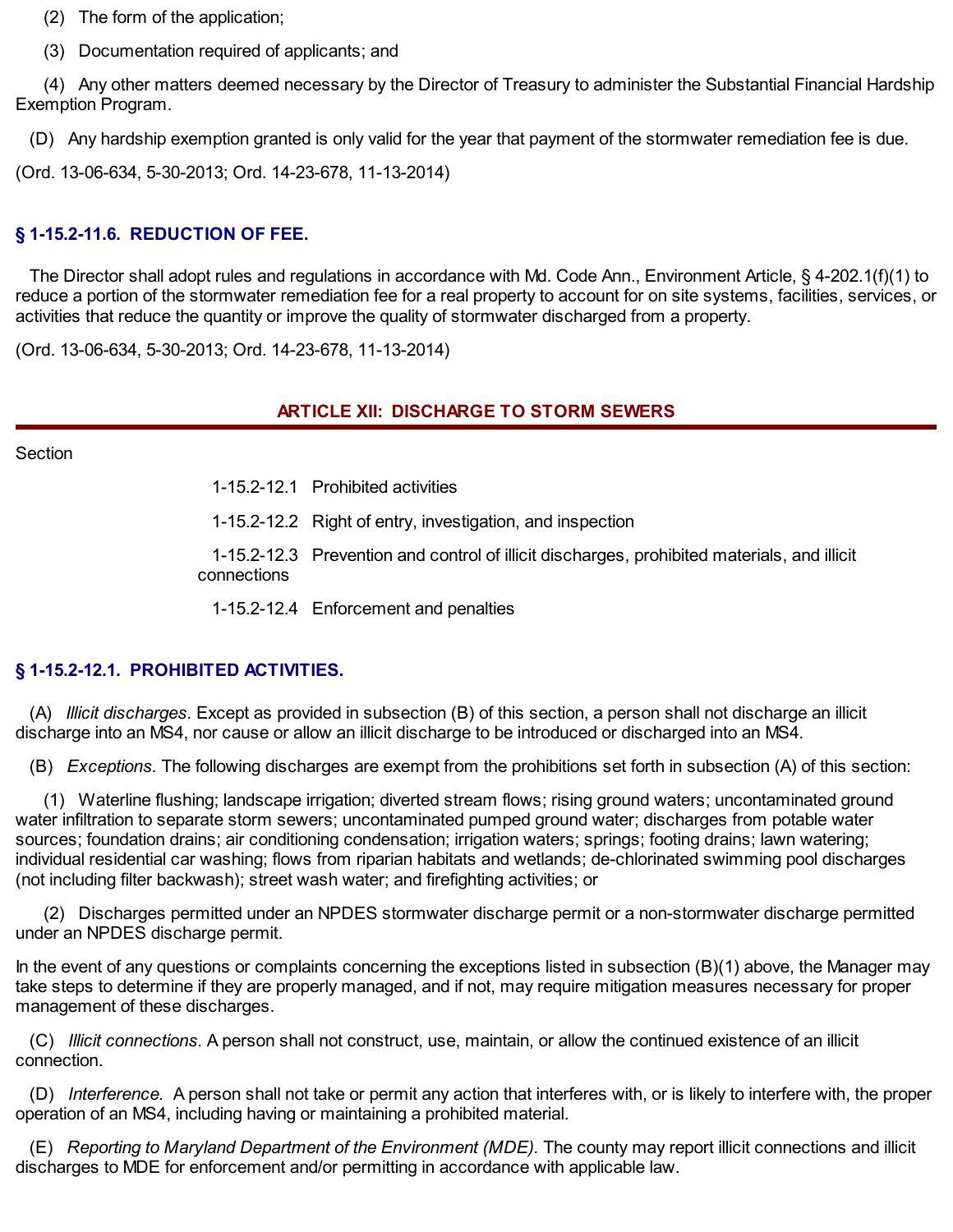#### **§ 1-15.2-12.2. RIGHT OF ENTRY, INVESTIGATION, AND INSPECTION.**

(A) *Generally.* Except as provided in subsection (B) of this section, if the county becomes aware of a discharge that enters, or is capable of imminent discharge to, or to be discharged from, an MS4 or a waterbody within the county, that may be or include prohibited material, or is the result of an illicit discharge or an illicit connection, the Manager may seek access to any premises at any reasonable time for the purpose of inspecting for a violation of this article.

(B) *Consent.* The Manager may enter private property to inspect for a violation of this article with the consent of the occupant or owner. If entry is refused, the Manager may request that the County Attorney seek a court order to permit entry to the property.

(C) *Investigations.* The Manager may inspect, sample, examine, and investigate the source, location, and extent of any spill, discharge, the existence of any illicit connection, the existence of any prohibited material, or the condition of any BMPs. In support of any investigation under this article, the Manager may review and copy any records that will assist in determining whether there is a violation of this article, including but not limited to, records maintained pursuant to the conditions of any discharge permit or approvals given under this chapter.

(D) *Follow up inspections.* To determine compliance with required abatement and mitigation measures, the Manager may conduct follow-up inspections of any premises from which the discharge or other violation may have occurred, as needed to assess the existence and extent of a violation of this article.

(E) *Threat to public health and safety.* The Manager shall have the right to enter any premises where there is evidence that a violation of this article exists which poses an immediate threat to the public health and safety for the purpose of performing duties pursuant to the provisions of this article. The Manager shall produce proof of identity prior to entry, and must also provide evidence of the imminent threat to public health and safety.

(F) *Emergency repairs.* If the Manager has evidence that an illicit discharge, illicit connection, or prohibited material presents an immediate threat to public health or safety, the Manager may enter the premises and make repairs in order to abate the public health or public safety hazard without prior written notice to the owner or occupant of the premises. The Manager may request that the County Attorney seek a court order assessing the costs of the abatement against the owner, tenant, licensee, or any other person causing or permitting an illicit discharge or illicit connection, or that has or is maintaining a prohibited material.

(Bill No. 19-14, 11-5-2019)

## **§ 1-15.2-12.3. PREVENTION AND CONTROL OF ILLICIT DISCHARGES, PROHIBITED MATERIALS, AND ILLICIT CONNECTIONS.**

(A) *Prevention.* The owner, tenant, licensee, or any other person who occupies any premises shall prevent entry into an MS4 of any spills, materials from an illicit connection, any prohibited material, or illicit discharges through the use of BMPs or other appropriate measures as directed by the Manager. In the case of an illicit connection, the owner of the premises shall disconnect the illicit connection in a manner as directed by the Manager.

(B) *Control measures.* If the Manager determines, after an initial inspection, that the spill, prohibited material, material from an illicit connection, or illicit discharge has entered an MS4, the Manager may require the owner or other responsible person to take steps to abate and mitigate the material or discharge, including but not limited to: (1) disconnection and redirection, if necessary, to an approved onsite wastewater management system or to the public sanitary sewer upon approval of the Frederick County Division of Utilities and Solid Waste Management or, if applicable, the municipality that owns and operates the public sewer system; (2) delineation and containment of the discharge; (3) recovery and proper disposal of the pollutant or prohibited materials and any impacted media; and (4) restoration of the area of the discharge to pre- discharge conditions to the county's satisfaction. The owner or responsible person shall take the steps listed above in order to mitigate the full extent of the prohibited materials, illicit discharge, or illicit connection.

(C) *BMPs.* Any owner or other person responsible for a spill, illicit discharge, illicit connection, or prohibited material shall be required to implement, at the owner's or responsible person's expense, additional BMPs to prevent the further discharge or introduction of any prohibited material, illicit discharge, or spilled material from entering into an MS4. Compliance with the terms and conditions of a valid NPDES permit authorizing the discharge constitutes compliance with this subsection.

(D) *Monitoring.* The Manager may require a person responsible for a spill, illicit connection, or illicit discharge to install monitoring equipment if the nature of the discharge warrants such installation. The sampling and monitoring equipment shall be calibrated to ensure accuracy and maintained in safe and proper operating condition at the responsible person's